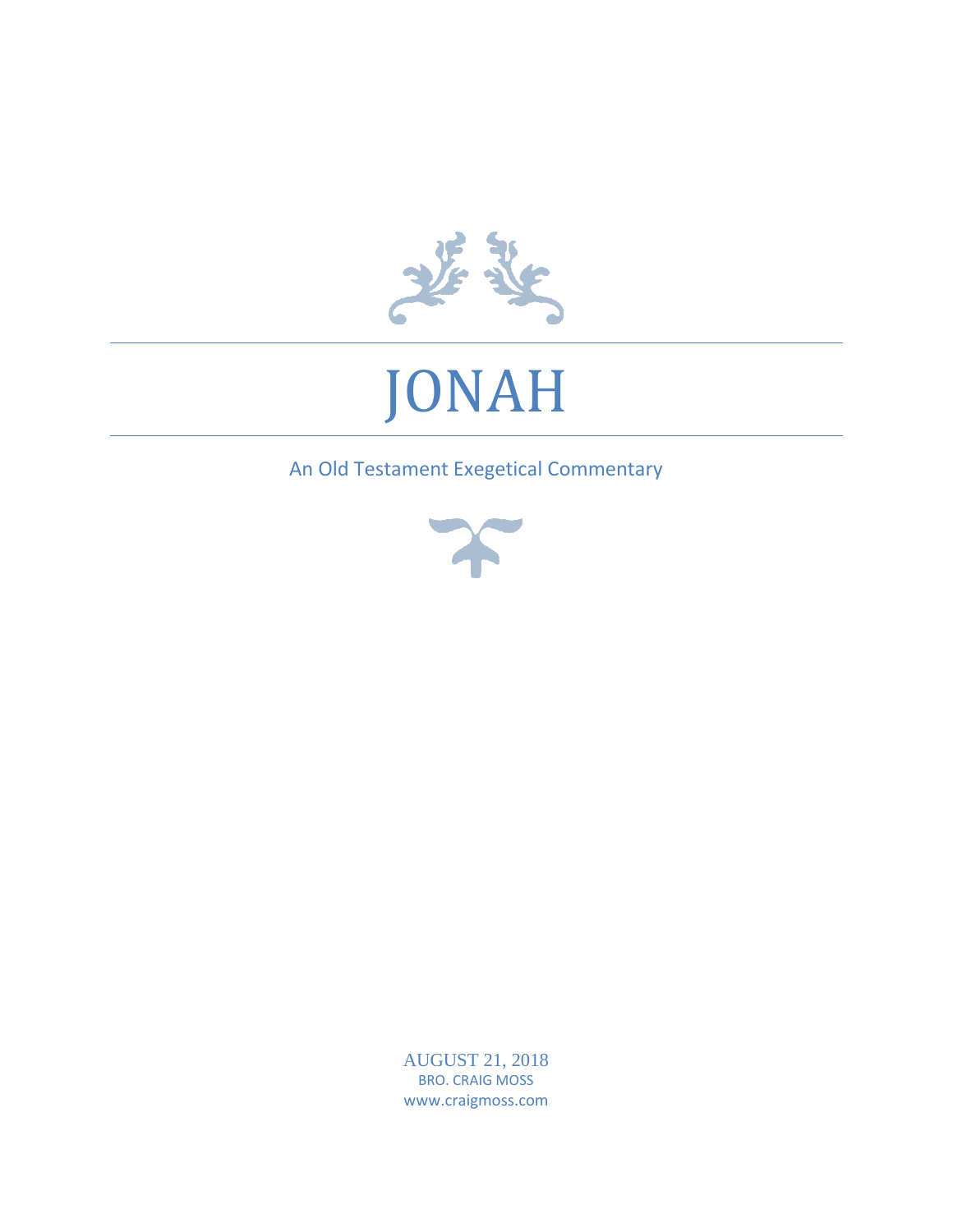# **Introduction To Jonah**

#### Historical Background

The book of Jonah was most likely written by the Jonah the prophet of Israel. The time of the writing was around the early eighth century B.C. during the rule of King Jeroboam II. Jonah was the son of a priest named Amittai (Jon. 1:1). According to the Jewish historian Jerome, Jonah's place of birth was Gath-Hepher, in the land of the tribe of Zebulon. <sup>2</sup> The Assyrians were the major political power in the region at the time. Nineveh was the Assyrian capital. Traditionally it was believed to be an actual account that took place in the life of the prophet Jonah. Robert Chisholm pointed out that Jesus spoke of Jonah and his trial in Matthew 12:40 in which he was prophesying of His own resurrection.<sup>3</sup> It is not likely that Jesus would use a known fictional story to convey His literal non-fictional resurrection. Dr. Harold Wilmington noted that the literal translation was held by both the early church and Jewish tradition.<sup>4</sup>

# Prevailing Conditions

God told Jonah that Nineveh's "wickedness is come up before [Him]" (Jon. 1:2). The Assyrians were ungodly pagans who worshipped various false gods. They were vicious and hard people. They were even "known to impale their enemies on stakes in front of their towns and hang their heads from trees in the king's gardens."<sup>5</sup> Torture was one of their ways of punishing

<sup>1</sup> All Scripture quotations are from the *Holy Bible: King James Version*.

<sup>2</sup> Carl Friedrich Keil and Franz Delitzsch, "Jonah," in *Keil and Delitzsch Commentary on the Old Testament* (Public Domain: E-Sword Bible Software, 1886-1891), Ch.1 Introduction.

<sup>3</sup> Robert B. Chisholm, *Handbook on the Prophets* (Grand Rapids, MI: Baker Academic, 2002), 407.

<sup>4</sup> Harold Wilmington, *Wilmington's Guide to the Bible* (Carol Stream, IL: Tyndale House Publishers, Inc., 1981-2011), 136.

<sup>5</sup> E. Ray Clenandon, "Jonah, Book of," in *Holman Illustrated Bible Dictionary*, ed. Chad Brand, et al., (Nashville, TN: Holman Bible Publishers, 2003), accessed July 31, 2018, https://app.wordsearchbible.com/reader.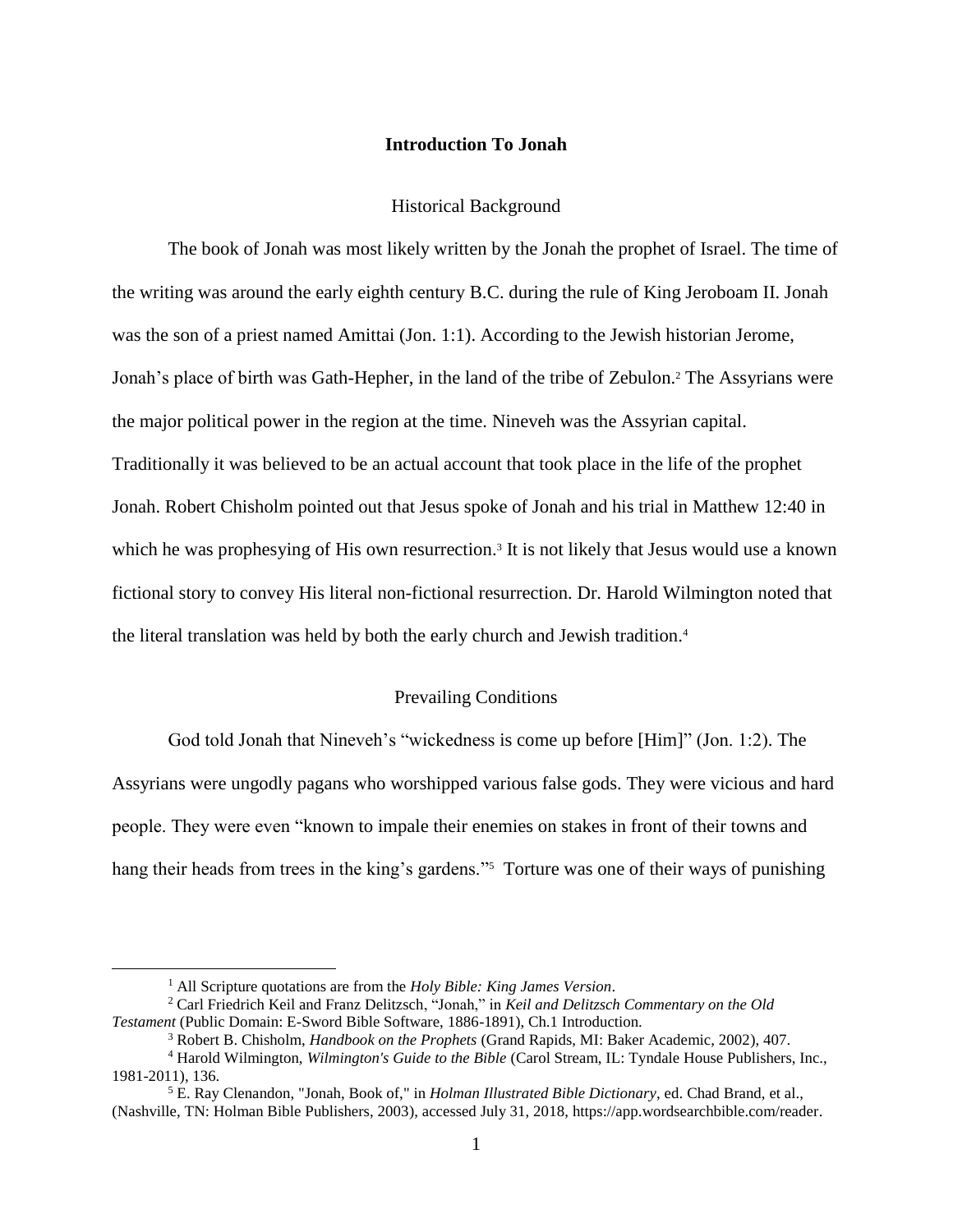their captives. They would even skin their victims and cover the city wall with their skins. <sup>6</sup> Jonah despised the Ninevites, as evidenced by the fact that he was "very angry" (4:1) with God for being "gracious," "and merciful, slow to anger and of great kindness" (4:3) to the Ninevites, by not judging them for their wickedness.

#### **Characters**

There are two main characters in the book of Jonah, Jonah (the protagonist) is one of the main characters, and God (the antagonist) is the other. The Ninevites are sort of antagonists as well, but they are minor characters that help move the narrative along.<sup>7</sup> Some other minor characters include the mariners on the ship that Jonah was taking to Tarsus (Jon. 1:3) they were a foil to Jonah, while the great fish was an agent<sup>8</sup> working on behalf of God  $(1:17)$  to help move the story along as well.

# Major Argument

Tremper Longman said that "the central conflict of the book of Jonah [is that] God gives Jonah a command to preach in the city of Nineveh, and Jonah refuses by hopping on a boat that is sailing in the opposite direction."<sup>9</sup> Jonah's flight caused God to take measures that would force Jonah to obey His command, so that could forgive the Ninevites because He is a God "ready to forgive" (Ps.  $86:5$ ).

<sup>6</sup> Ibid.

<sup>7</sup> Leland Ryken and Tremper Longman, *The Complete Literary Guide to the Bible* (Grand Rapids, MI: Zondervan, 2010), 73.

<sup>8</sup> Ibid., 73.

<sup>9</sup> Ibid., 71.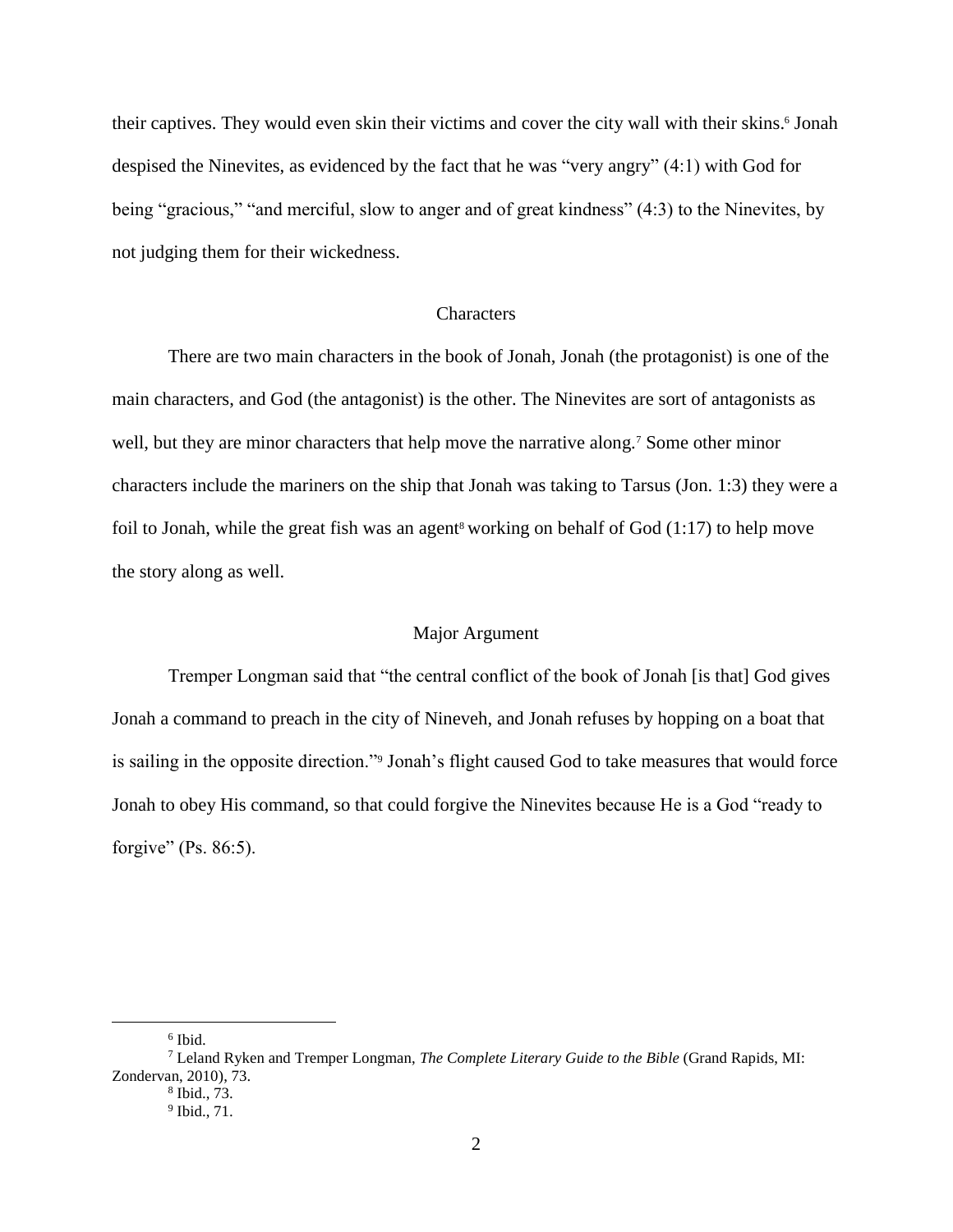## Major Themes

The major themes include: God's willingness to forgive the most vile offenders if they repent (forgiveness and repentance); obedience and disobedience; God's omniscience (He knew that Nineveh would repent); God's omnipotence (causing the wind and the tempest, and having a great fish prepared to swallow Jonah at the right time and place); God's sovereignty and power over life and death (Jonah lived even though he was trapped in the belly of a great fish, and the people of Nineveh's execution was stayed when they repented, even though they deserved to be destroyed); Prayer (1:14; 2:1; 3:8; 4:2).

### **Exegetical Outline Summary Statements**

#### Major Summary Statement 1:1–17

In the first chapter of the book of Jonah, the call of God to His prophet Jonah was to go to the city of Nineveh. Previously, in 2 Kings 14:25, Jonah was a "national hero when he accomplished the first mission God gave him." <sup>10</sup> Nineveh was the capital of the kingdom of the Assyrians. They were wicked and vile people, who persecuted anyone who did not agree with them. Jonah did not want to go to Nineveh, so he contradicted the call of God and boarded a ship to Tarsus. God sent a great storm that battered the ship and caused Jonah to be confronted by the mariners. It was revealed to the mariners that Jonah was the problem. They threw him overboard per own instructions, and he was swallowed by a great fish.

# The Call of Jonah: (1:1-3)

(1:1) The narrative begins like most prophetic books, with an announcement concerning

<sup>10</sup> Trent Butler, *Holman Old Testament Commentary - Hosea, Joel, Amos, Obadiah, Jonah, Micah*, (Nashville, TN: B&H Publishing Group, 2005), 261.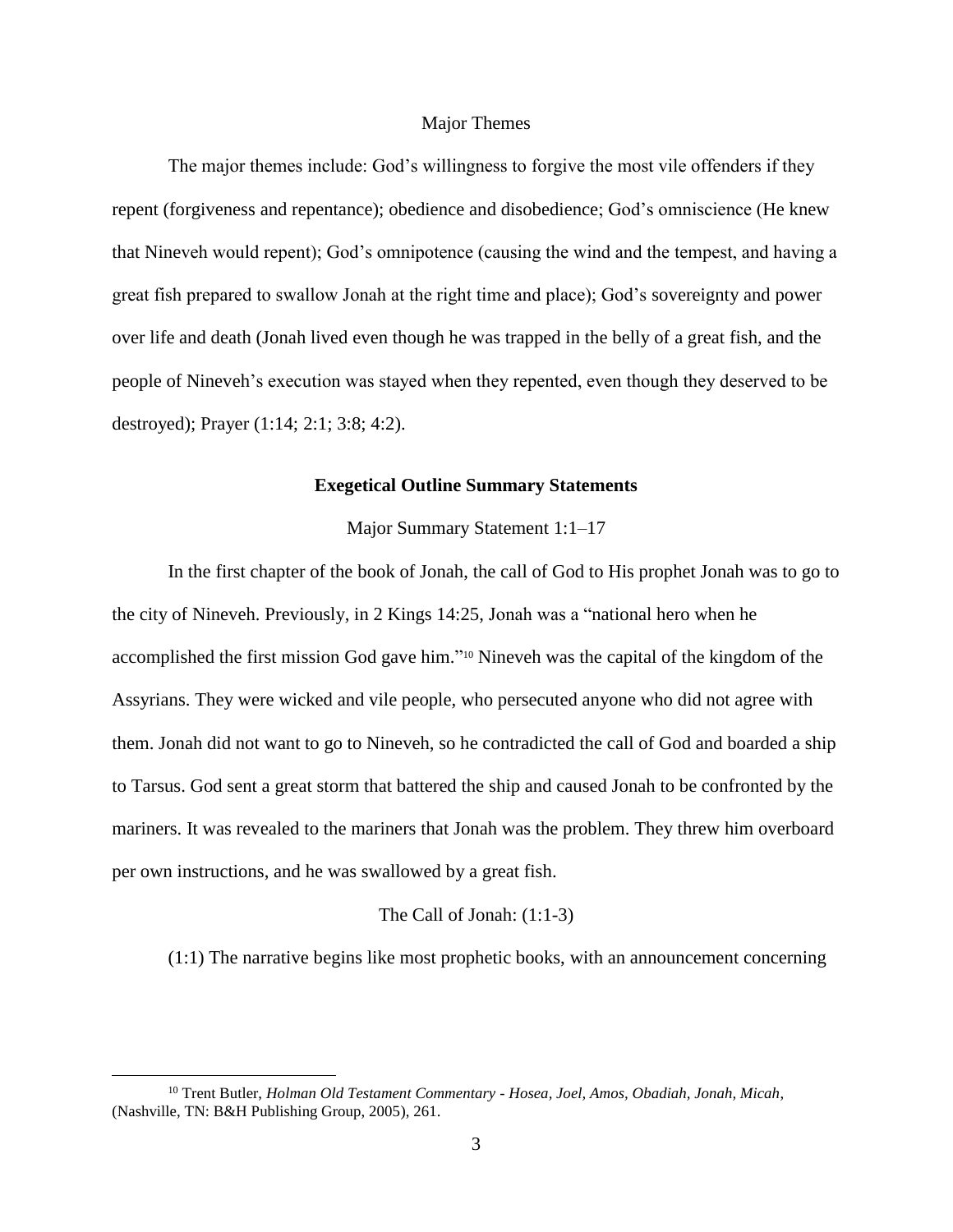the "word" which is transliterated as *dâbâr*, meaning: "speech, saying, or utterance" <sup>11</sup> of the "LORD," transliterated as *yehôvâh*, which means "the existing One," <sup>12</sup> which is the appropriate name of the true God. This utterance came to the prophet Jonah, or *yônâh*, which means dove,<sup>13</sup> The same word was used for the bird that Noah sent out from the Ark so that he could know when the earth was dry (Gen. 8). It is also an image that has been used to represent the Holy Spirit (Mat. 3:16). Jonah is called by God as a prophet to convey the message in the power of the Spirit of God to the people of Nineveh. In this passage, God told Jonah to go to "that great city" (1:2), Nineveh, which means "abode of Ninus," who was the first Assyrian king.<sup>14</sup> Nineveh was the capital of Assyria.<sup>15</sup> Jonah was told to "cry," or *qârâ*', meaning "to call out [or] proclaim" judgment against the "wickedness" of Nineveh in the sight of God. (1:3) After a brief argument with God (Jonah 4:2) "Jonah rose up to flee [*bârach*, or "run away"]<sup>16</sup> unto Tarshish [a city of the Phoenicians in a distant part of the Mediterranean Sea] <sup>17</sup> from the presence of the LORD" The once national hero is now a reluctant rebel against God. He hated the people of Nineveh so much that he did not want to be the vessel that God would use to bring them to repentance. Therefore, instead of going east toward Nineveh where God told him to go, He headed the opposite direction. He went down to Joppa, "which was a primary port of Jerusalem"<sup>18</sup> and he located a ship heading for Tarshish; he paid the fare "and went down into it" [into the sleeping quarters of the ship] to go with them unto Tarshish from the presence of the LORD" (1:3).

<sup>11</sup> Francis Brown, et al., *Brown-Driver-Briggs' Hebrew Definitions*, (Oxford, EN: Clarendon Press, 1906) Digital, np.

 $12$  Ibid.

 $13$  Ibid.

<sup>14</sup> John Jackson, *Chronological Antiquities or the Antiquities and Chronology of the Most Ancient Kingdoms from the Creation of the World for Space of Five Thousand Years*, (Digital: London: J. Noon, 1752), 259. <sup>15</sup> Francis Brown, et al., *Brown-Driver-Briggs'*, Digital, np.

 $16$  Ibid.

 $17$  Ibid.

 $18$  Ibid.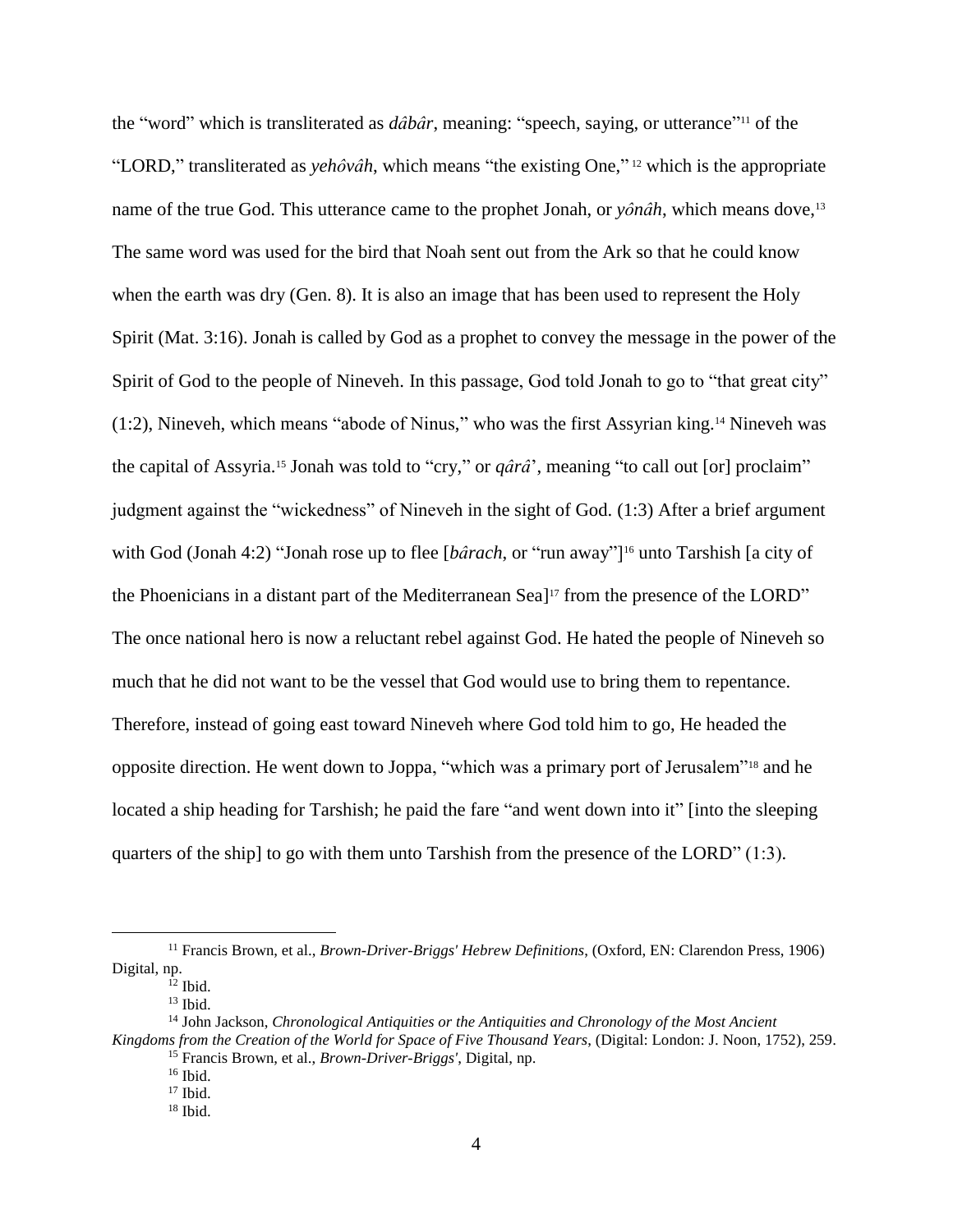## The Contradiction of Jonah: (1:4-6)

In the next segment of Jonah chapter one, (4) God sent out a "great wind," or *rûach*, which is "the wind, of heaven,"<sup>19</sup> "or even violent exhalation,"<sup>20</sup> into the sea. This was no ordinary wind, it was a providential God sent wind that caused a mighty "tempest," a *se'ârâh*, meaning, a "whirlwind"<sup>21</sup> or "a hurricane"<sup>222</sup> in the sea, so that the ship was like to be broken, or "be dashed to pieces."<sup>23</sup> (5) Then the mariners, or *mallâch*, <sup>24</sup> which is a "Hebrew word formed from the word for salt, and denotes those occupied with the salt sea."<sup>25</sup> These men were afraid, and cried, or *zâ'aq*, which means "to call (to one's aid)," every man unto his god (to be differentiated from Jonah's God). Perowne suggested that they were likely Phoenicians, which would explain their array of gods.<sup>26</sup> They "cast forth," or *ṭûl*: "to hurl" overboard, the wares, or *kelîy*, which includes: "articles, vessels, utensils, tools and furniture," that were in the ship into the sea, to lighten it of them. <sup>27</sup> While all of this was going on, Jonah was in the sleeping quarters fast asleep. Perowne suggested that he was apparently "moody, miserable, and weary with mental conflict and bodily fatigue."<sup>28</sup> (6) That was when the "shipmaster," or *rab*, meaning: "captain,"<sup>29</sup> woke up Jonah, and asked him, "What meanest thou, O sleeper? Arise, call upon thy God." Their gods could not help them, that prompted them to look for another God to call on. They had hopes that Jonah's God would be the one that would answer, and that they would not

 $19$  Ibid.

<sup>20</sup> James A. Strong, *Strong's Hebrew and Greek Dictionaries*, (Public Domain: E-Sword Bible Software, 1890), Digital, np.

<sup>21</sup> Francis Brown, et al., *Brown-Driver-Briggs'*, Digital, np.

<sup>22</sup> James A. Strong, *Strong's Hebrew and Greek Dictionaries*, Digital, np.

<sup>23</sup> Carl Friedrich Keil and Franz Delitzsch, *Keil and Delitzsch Commentary*, Jonah 1:4-5.

<sup>24</sup> Francis Brown, et al., *Brown-Driver-Briggs'*, Digital, np.

<sup>25</sup> T. T. Perowne, "Jonah," in *The Cambridge Bible for Schools and Colleges*, ed. J. J. S. Perowne, (Cambridge: Cambridge University Press, 1889), Part 3, Ch.1:5.

 $^{26}$  Ibid.

 $27$  Ibid.

<sup>28</sup> T. T. Perowne, *The Cambridge Bible for Schools and Colleges*, Part 3, Ch.1:5.

<sup>29</sup> Francis Brown, et al., *Brown-Driver-Briggs'*, Digital, np.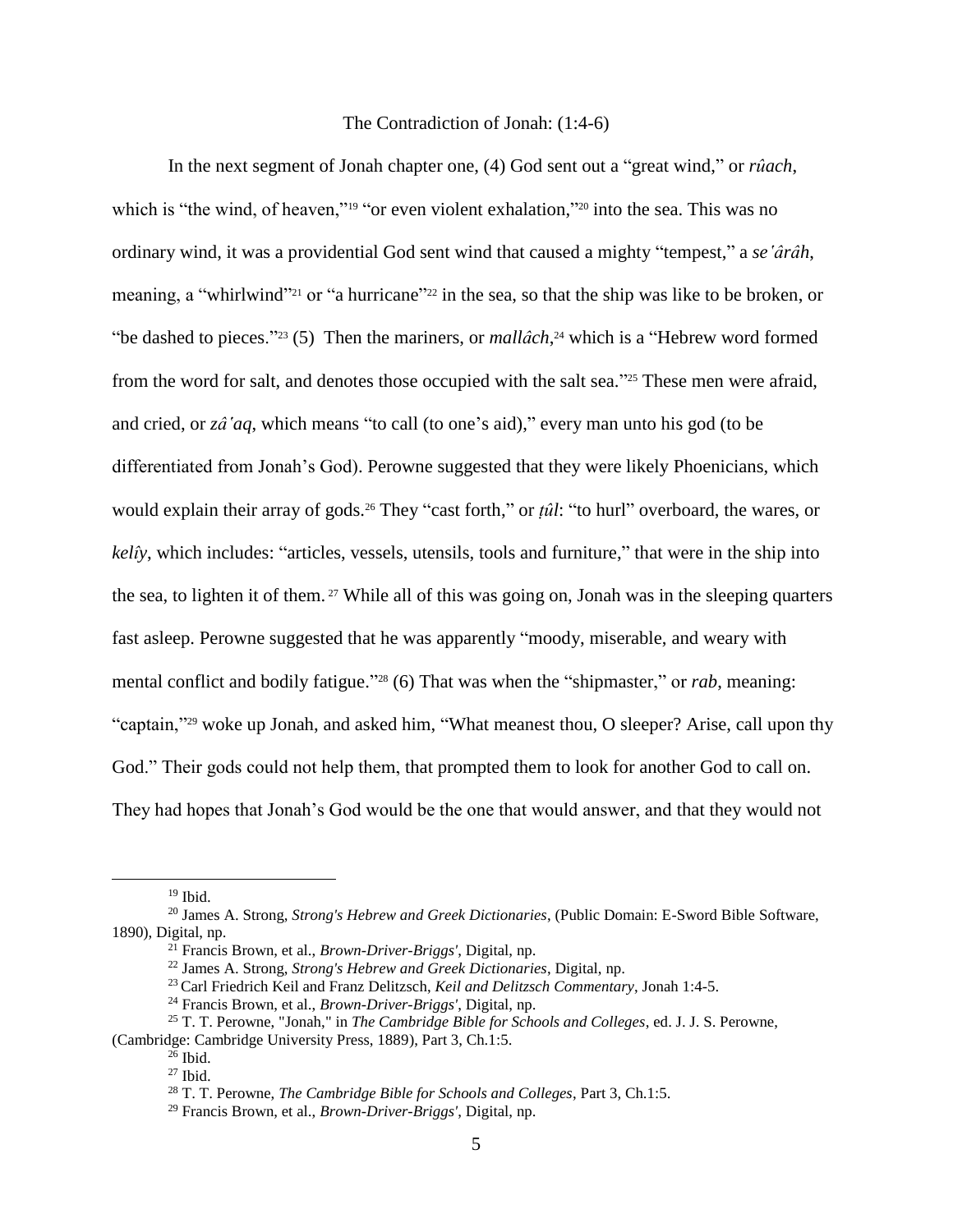perish, but Jonah was not on speaking terms with his God. He was running from Him, and in rebellion against Him.

# The Uncovering of Jonah: (1:7-9)

The next passage finds Jonah in a predicament. (1:7) "And they said every one to his fellow [or *rêya'*, meaning "friend or companion" <sup>30</sup>], Come, and let us cast lots, that we may know for whose cause this evil is upon us." The mariners saw that the gods were not answering their prayers, and Jonah was not praying. They concluded that one of the gods sent the storm as judgment for a crime that one of them committed and decided to draw lots to find out who the culprit was.<sup>31</sup> "Lots," or *gôrâl*, were "pebbles used for systematically making decisions." <sup>32</sup> It was a practice that was popular through the Old Testament and even in the book of Acts (1:26). The lot fell upon Jonah, identifying him as the reason the evil was upon them. The Scripture says, "be sure your sin will find you out" (Num. 32:23). Jonah was found out, God had allowed the pebbles to point out Jonah as the culprit. (Jonah 1:8) God in His sovereignty was working His will out in Jonah's life. Jonah was confronted by the mariners, they began to question him, "for whose cause this evil is upon us?" They were giving him an opportunity to confess his sin.<sup>33</sup> They continued to interrogate him: "What is thine occupation? And whence comest thou? What is thy country? And of what people art thou?" These men were in dire straits over the hurricane, their lives were at stake, they wanted and needed answers immediately. (1:9) Jonah responded to their questions telling them that he was a Hebrew and that he feared the God of heaven, who is also the Creator God, and the very God who was causing the tempest that they were being affected by.

 $30$  Ibid.

<sup>31</sup> T. T. Perowne, *The Cambridge Bible for Schools and Colleges*, Part 3, Ch.1:7.

<sup>32</sup> Francis Brown, et al., *Brown-Driver-Briggs'*, Digital, np.

<sup>33</sup> Carl Friedrich Keil and Franz Delitzsch, *Keil and Delitzsch Commentary*, Jonah 1:6-8.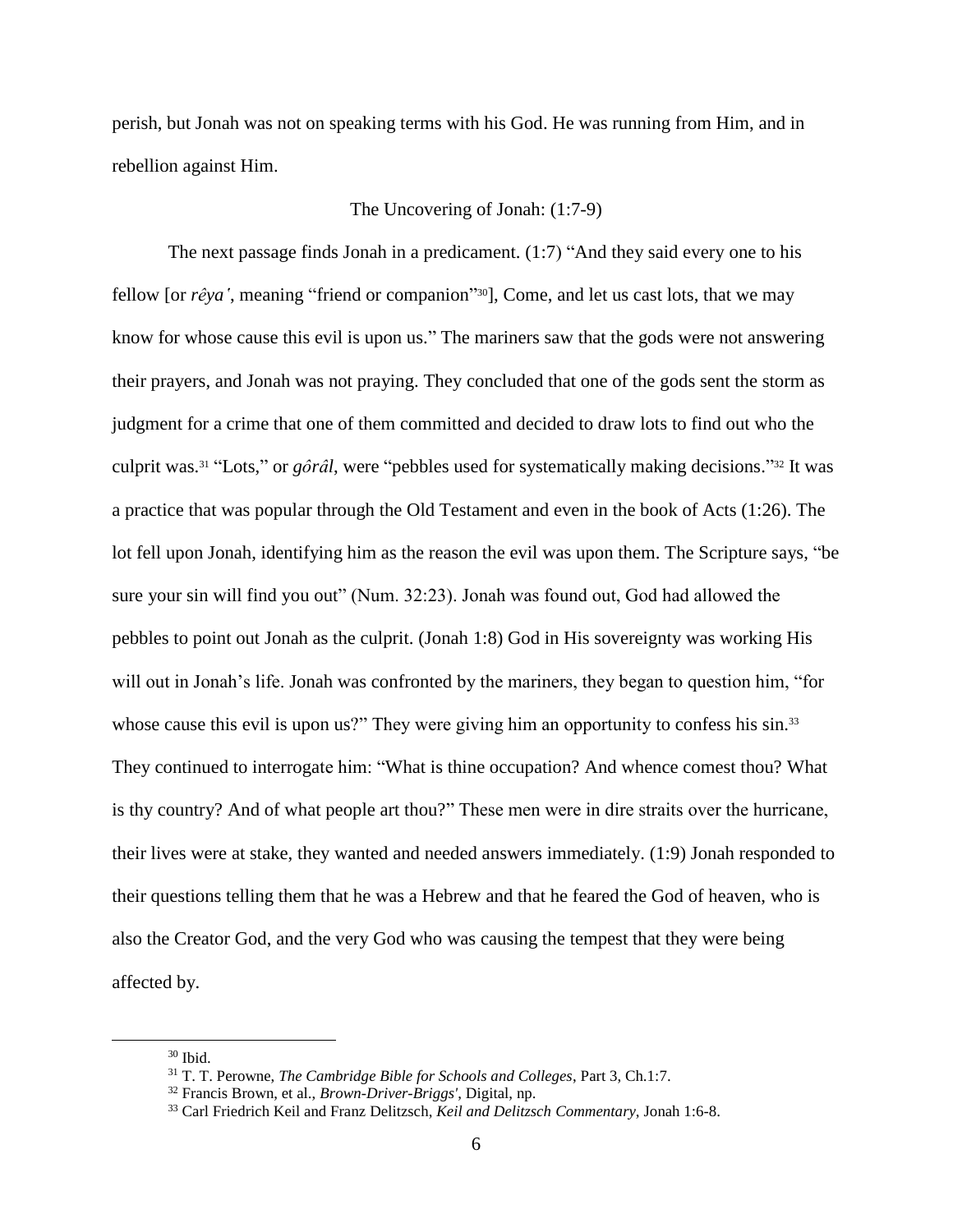# The Confrontation of Jonah: (1:10-14)

The mariners were extremely afraid; they were in fear for their lives. They knew that Jonah had fled from the presence of the God. The began to question Jonah further. They asked him, "Why hast thou done this?" (10) They had no idea how to appease another man's god, let alone their limited understanding of who Jonah's God was.<sup>34</sup> They wanted to know what to do to him to make the sea calm. Verse 11 says that "the sea wrought ['was going'] and was tempestuous ['being tossed']." <sup>35</sup> The waters were raging. (12) Jonah told them that the only option that they had was to "Take me up, and cast me forth into the sea, which means to pick him up and throw him overboard. He said that that was the only way that the sea would "be calm [or *shâthaq*, meaning, "to subside, be calm, cease, be quiet."] unto you." However, Jonah's assessment may not have been completely valid, as Robert Chisholm pointed out, the more appropriate answer for Jonah would likely have been to repent immediately and submit to his call to Nineveh.<sup>36</sup> In the end of verse 12, he admitted that he was the problem! "I know that for my sake this great tempest is upon you." The mariners did not listen to Jonah's solution at first, but rather, tried, unsuccessfully, rowing hard, to get the ship to the land. (1:13) They apparently had more compassion on Jonah than Jonah had on them. He knew what the problem was, and took so long to tell them. It again states that the "sea wrought and was tempestuous against them." They were struggling and losing all hope. The mariners began to cry out to Jonah's God in verse 1:14, something that Jonah should have been doing, but has neglected to do thus far. "We beseech, thee, O LORD, we beseech thee" (Jon. 1:14) They were praying to the God that Jonah was running from. They asked God to spare their lives, and not allow them to perish for

<sup>34</sup> John D. Hannah, "Jonah," in *The Bible Knowledge Commentary*, ed. John F. Walvoord and Roy B Zuck, (Colorado Springs, CO: David C. Cook, 1985), 1466.

<sup>35</sup> T. T. Perowne, *The Cambridge Bible for Schools and Colleges*, Part 3, Ch.1:11.

<sup>36</sup> Robert B. Chisholm, *Handbook on the Prophets* (Grand Rapids, MI: Baker Academic, 2002), 411.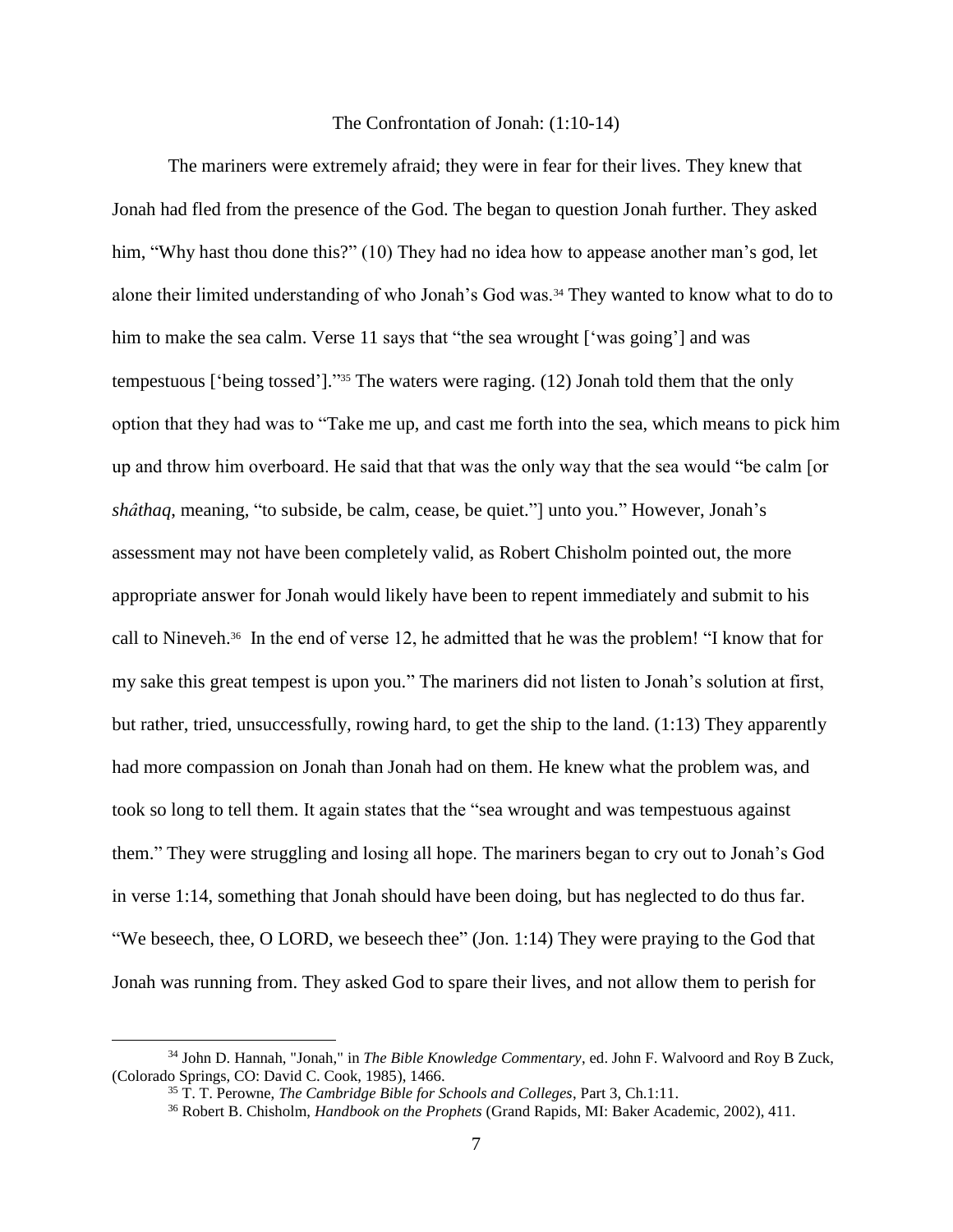what they were about to do to His prophet. They feared His God more than he did! They even acknowledged that Jonah's God does as He pleases. Perowne pointed out that the mariners acknowledged Jehovah, a God they had never met, and called to Him, instead of their gods.<sup>37</sup>

## The Casting Over and Consumption of Jonah: (1:15-17)

Jonah had told them what they needed to do. After praying to Jonah's God, in verse 1:15, the mariners heeded Jonah's counsel, took him up, "and cast him forth into the sea." Perowne also added that they did it respectfully, and Jonah did not try to struggle with them.<sup>38</sup> The sea then yielded its raging, and there was no longer a "great wind [or a] mighty tempest" (Jon 1:4). The pagans, the sea, the wind, the tempest all obeyed the God that Jonah had disobeyed; God had heard their prayers and answered them when they obeyed Him! When they noticed the abrupt change in the conditions of the storm which revealed the power of Jonah's God, the mariners feared Him even more exceedingly! (16) The pagan mariners were moved by their fear and reverence for the God that truly does control the weather, to offer a "sacrifice," or *zebach* meaning, "thank offering"<sup>39</sup> to Him, and make "vows," or *nêder* meaning, "votive offerings"<sup>40</sup> to Him!

(17) When the mariners threw Jonah overboard, God had prepared a "great fish," or *gâdôl* meaning, "great or large" <sup>41</sup> and *dâg*, meaning simply "fish" <sup>42</sup> to "swallow up" or *baw-lah'*, meaning, "devour, eat up, or swallow down,"<sup>43</sup> Jonah. Although many theologians allude to the great fish as not being a whale, Jesus said that Jonah "was three days and three nights in the

<sup>37</sup> T. T. Perowne, *The Cambridge Bible for Schools and Colleges*, Part 3, Ch.1:14-16.

<sup>38</sup> Ibid., Ch.1:15.

<sup>39</sup> Francis Brown, et al., *Brown-Driver-Briggs'*, Digital, np.

 $40$  Ibid.

<sup>41</sup> Ibid.

 $42$  Ibid.

 $43$  Ibid.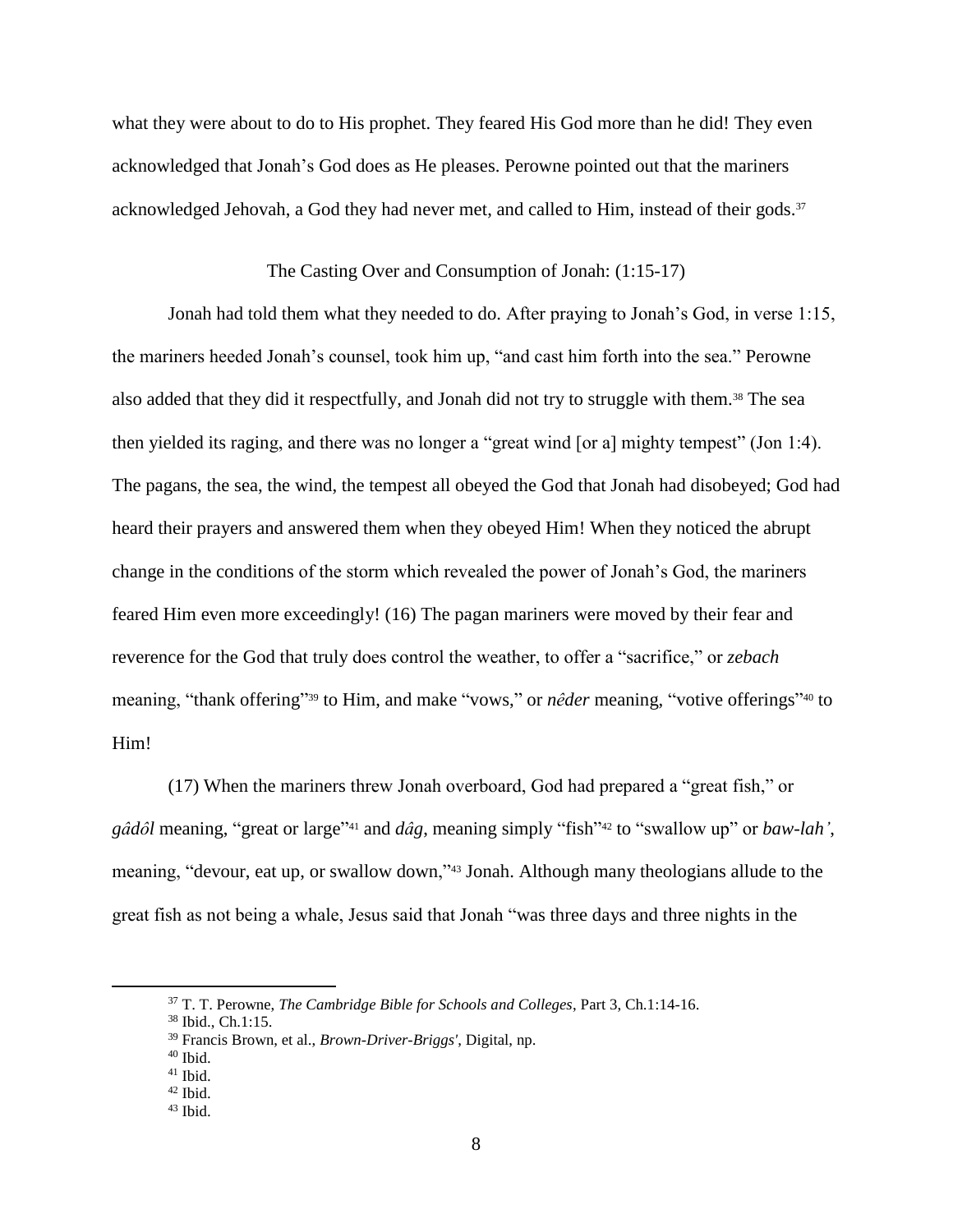whale's belly" (Mat. 12:40). The word Jesus used for "whale" was *kētos* which means, "a huge fish, a whale." <sup>44</sup> Thayer defined *kētos* as "a sea monster, whale, or huge fish." <sup>45</sup> The King James Bible translators felt that "whale" was the correct rendering in the text, and that is this author's position as well. The biology of a whale was irrelevant, as was the geography, in that God had "prepared" or "appointed" the great fish. The possibility also remains that at the time when Jesus referenced the whale, that the shark was considered a whale, as there is no reference to sharks in the Scripture, because they were not known as sharks until "A mere six hundred years ago." 46 Jonah was in the belly of the great fish for "three days and three nights," constituting approximately seventy-two hours.

#### **Major Summary Statement 2:1-10**

The second chapter of Jonah opens with Jonah still inside the great fish's belly, praying in penitence to God. In his prayer, he acknowledges that God is the one who is keeping him alive in his current state. It is not a prayer for forgiveness, but praises for forgiveness already received. When he praises the Lord, God has him vomited back up on dry land.

Jonah's Prayer, Penitence, Predicament, Praising, and Proclamation (2:1-9)

Chapter two begins with, "Then Jonah prayed" The word "prayed" is *pâlal*, and means, "to intercede, pray: intreat, judge, make supplication." This is the first time in the narration that Jonah began to speak to God, and he does so out of his desperate situation. He gave reasons for his prayer. He cried because of his condition. (1:2) It was a putrid place to be, and Jonah referred

<sup>44</sup> James A. Strong, *Strong's Hebrew and Greek Dictionaries*, Digital, np..

<sup>45</sup> Joseph Henry Thayer, *Thayer's Greek Definitions*, (Public Domain: E-Sword Bible Software, 1886, 1889), Digital, np.

<sup>46</sup> Grace Costantino, *Sharks Were Once Called Seadogs, And Other Little Known Facts*, August 12, 2014, https://www.smithsonianmag.com/science-nature/sharks-were-once-called-sea-dogs-and-other-little-known-facts-180952320/, (accessed July 31, 2018).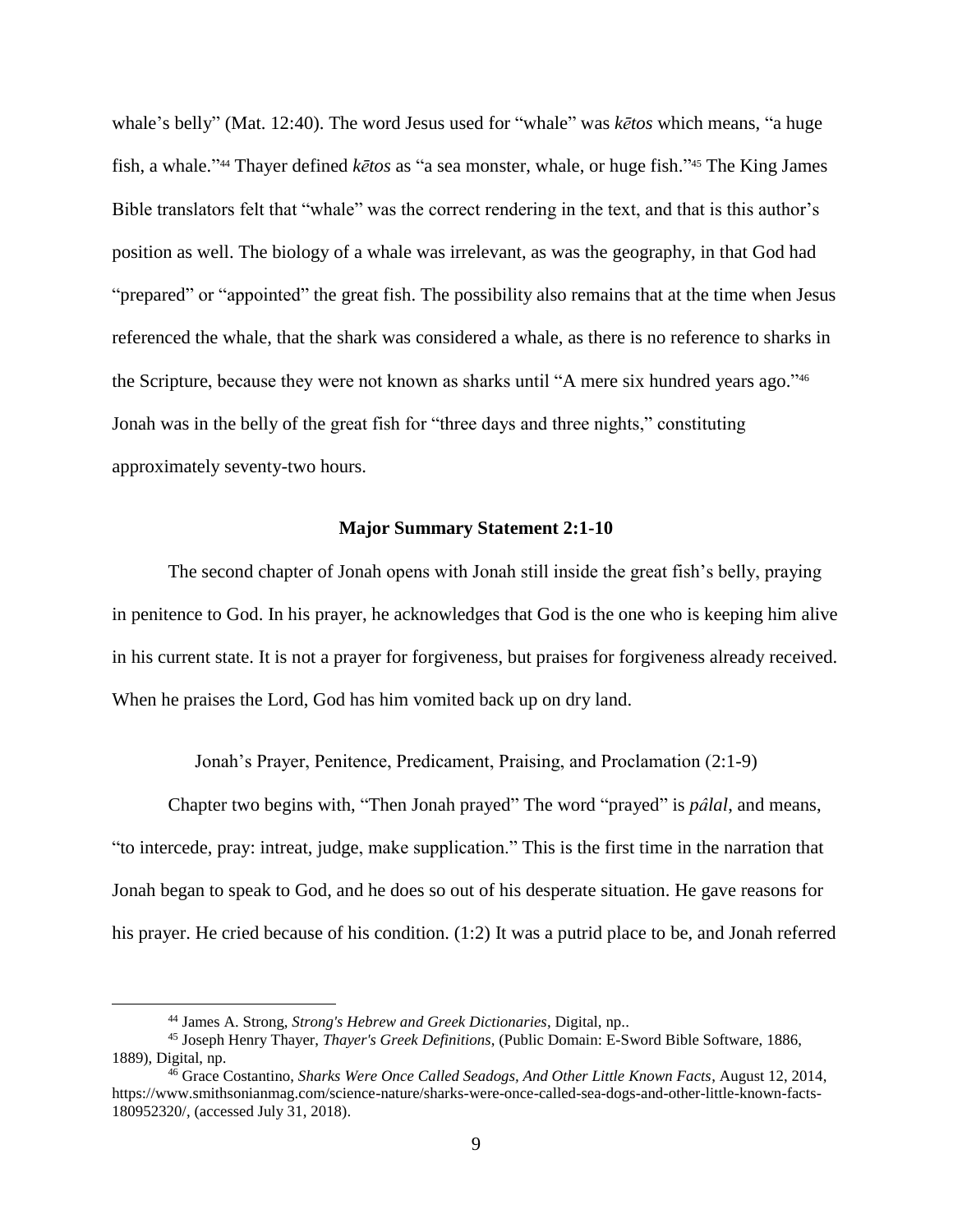to is as his affliction, or *tsârâh*, meaning, "adversity, distress, tribulation or trouble." <sup>47</sup> He proclaimed that God heard his cry! He likened the belly of the fish to "hell" (1:2), or *she'ôl*, meaning, *"*underworld, grave, hell, or pit."<sup>48</sup> Again, acknowledging that God heard him. He states in verse of that passage, that it was God that cast him into the "deep," or *metsûlâh*, meaning, "the deep sea."<sup>49</sup> He emphasized his plight with descriptive words about his watery grave like the deep, the seas which "express the idea of the boundless ocean,"<sup>50</sup> the floods, thy billows or *mishbâr* meaning "breakers" <sup>51</sup> or waves that break waves, and thy waves which passed over him. There is no physical reason that Jonah survived this ordeal, he should have drowned. Jonah continued by saying that he had been cast out of God's sight, but he did not stop there, he concluded, "yet I will look again toward thy holy temple." Jonah knew that God was preserving him, and that he would one day be restored. Regardless to the hopelessness of his current situation, his hope was in his God. Jonah continued in his prayer to express his predicament graphically. In the fifth verse, He expressed how the waters "compassed" him about, or *'âphaph*, meaning that they surrounded him, even to his soul or *neh'-fesh*, meaning "soul, self, life, creature, or person."<sup>52</sup> Jonah said that "the weeds were wrapped around his head" (2:5). The weeds were "water plants," possibly seaweed. His predicament seemed as if his life would be consumed. Jonah explains that he went down to the "bottoms" or *qetseb* of the mountains (2:6), meaning the base of the mountains at the very bottom of the sea. He described it in terms of a prison, "the earth with her bars," that were about him forever. However, he proclaimed, while still in the belly of the fish, that the Lord his God has brought up his life from corruption, or

<sup>47</sup> James A. Strong, *Strong's Hebrew and Greek Dictionaries*, Digital, np.

<sup>48</sup> Francis Brown, et al., *Brown-Driver-Briggs'*, Digital, np.

<sup>49</sup> Ibid.

<sup>50</sup> Carl Friedrich Keil and Franz Delitzsch, *Keil and Delitzsch Commentary*, Jonah 2:3-4.

<sup>51</sup> James A. Strong, *Strong's Hebrew and Greek Dictionaries*, Digital, np.

<sup>52</sup> Francis Brown, et al., *Brown-Driver-Briggs'*, Digital, np.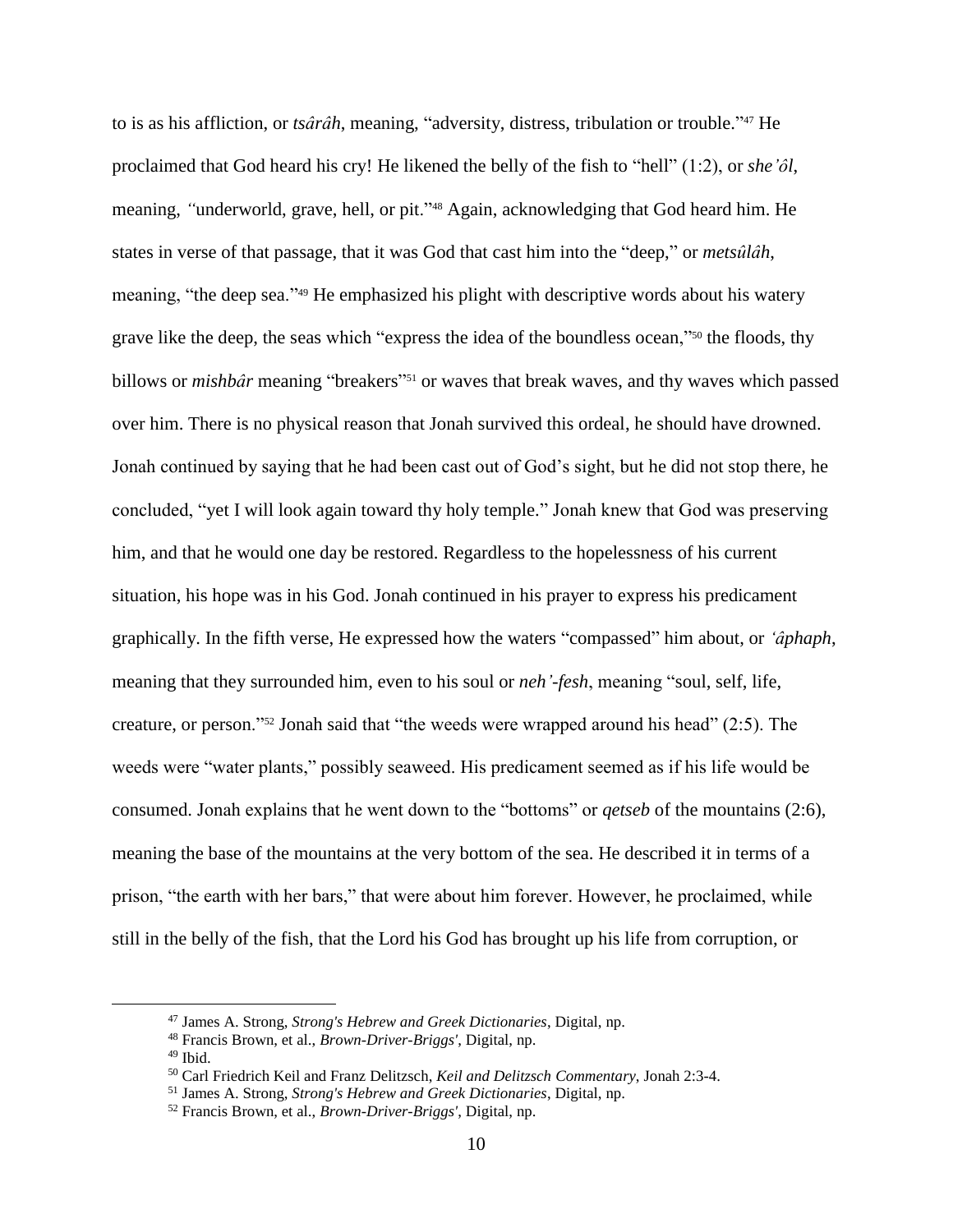*shachath*, meaning, "pit, destruction, or grave."<sup>53</sup> Jonah said, "When my soul fainted within me I remembered the LORD" (2:7). The word "fainted" is from *'âṭaph*, which means, "to languish or be overwhelmed."<sup>54</sup> Perowne said that he was referring to a film or a darkness that comes over both the eye and the mind when one is fainting or suffering from exhaustion.<sup>55</sup> It was in that overwhelming time of Jonah's darkest hour that he became mindful of God. From the belly of the fish, Jonah declared that his prayer was heard in God's holy temple.

In the next verse, Jonah said, "They that observe lying vanities forsake their own mercy" (2:8). Observe, or *shâmar*, means "to keep, guard, observe, or give heed." <sup>56</sup> Lying, or *shâv'*, means "emptiness, vanity, or falsehood."<sup>57</sup> Vanities, or "hăbêl, meaning, "breath or vapour."<sup>58</sup> Therefore, in this verse, Jonah is saying that people who guard or observe vain, empty breath, forsake their own mercy. It is likely that Jonah was speaking about himself. Considering the vileness and reputation of the Ninevites, when Jonah fled to save his life, he was regarding his own empty breath more than the word which the Lord spoken to him. (1:1) As a result, he forsook his own *chêsêd*, or "goodness, kindness, and faithfulness." However, his direction changed. He will now sacrifice or *zâbach*, meaning to "slaughter or kill,"<sup>59</sup> with the voice of thanksgiving. He promised also to pay that which he had vowed. Jonah's last recorded words inside the great fish were, "Salvation is of the LORD," who had compassion on His undeserving servant.

 $53$  Ibid.

<sup>54</sup> James A. Strong, *Strong's Hebrew and Greek Dictionaries*, Digital, np.

<sup>55</sup> T. T. Perowne, *The Cambridge Bible for Schools and Colleges*, Part 3, Ch.2:7.

<sup>56</sup> Francis Brown, et al., *Brown-Driver-Briggs'*, Digital, np.

 $57$  Ibid.

 $58$  Ibid.

 $59$  Ibid.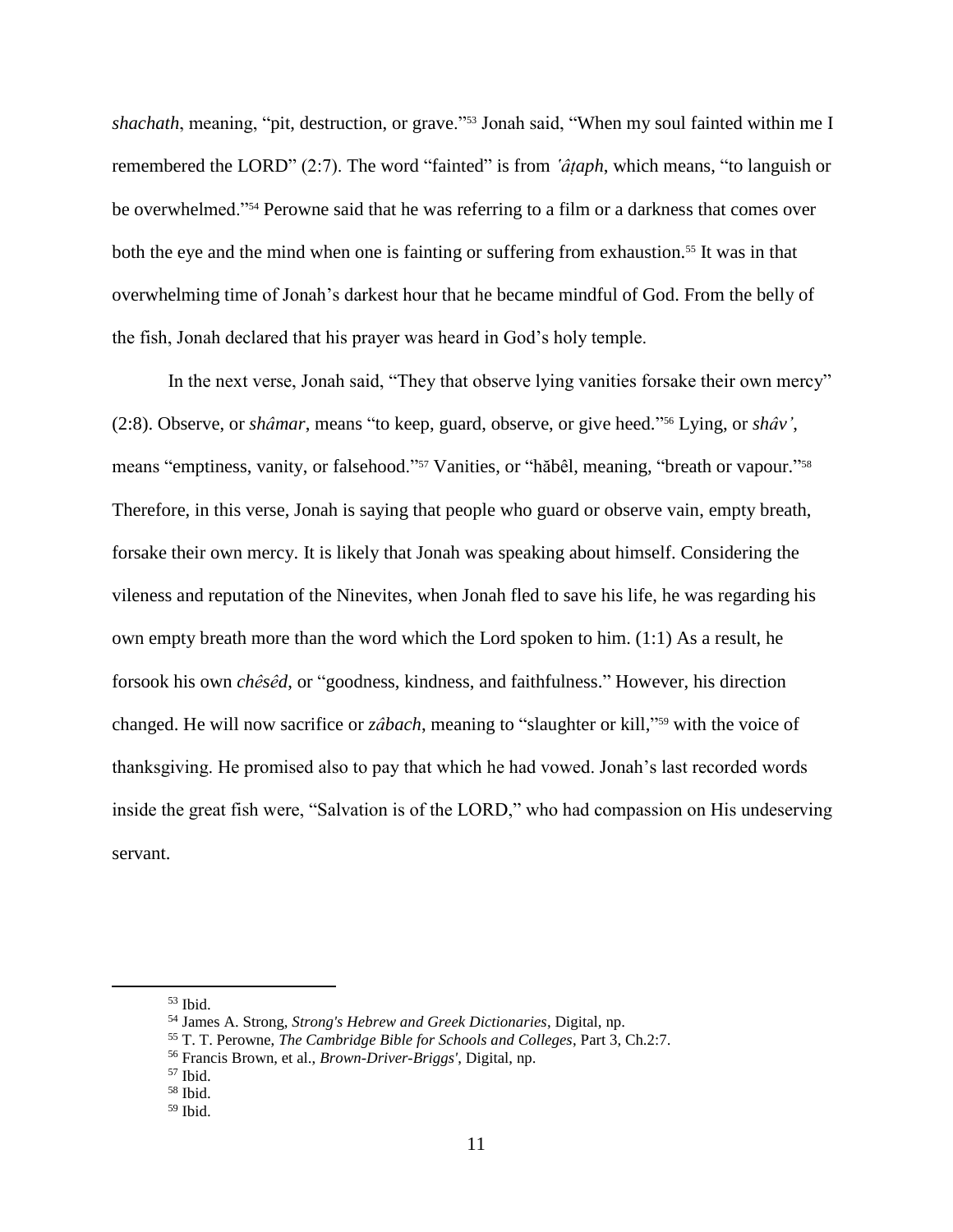# The Puking Up of Jonah (2:10)

The second chapter of Jonah opened with Jonah praying and ended with the great fish puking. The Lord, demonstrating his sovereignty over the earth and its creatures, spoke to the fish, and it vomited or *qâyâh,* meaning "to spue out or disgorge" <sup>60</sup> Jonah upon the dry land. God knew exactly what measures it would take before Jonah would begin to obey Him and had the great fish ready to puke him up on "the coast of Palestine, probably the country near Joppa."<sup>61</sup>

#### **Major Summary Statement 3:1–10**

Immediately following the chastisement of the LORD for his rebellion and disobedience; after being delivered from the belly of the great fish, which could only be a miracle considering the "very strong acids and enzymes"<sup>62</sup> in the belly of a fish; we see the restatement of God's call. We also see Jonah's obedience as he went to Nineveh and preached God's judgment against that city. The people of Nineveh believed Jonah's preaching and repented before God. After seeing Nineveh's response, God, in His infinite mercy and loving grace spared that great city from its impending judgment.

# Jonah Obeyed God (Jon. 3:1–4)

After being puked up on the shore of Palestine, God spoke to Jonah again (1), restating the original call from Jon. 1:2. God did not change His mind, nor was His will altered by the rebellion of His prophet. He told Jonah "preach unto it the preaching that I bid thee" (3:2). The word "preach" or *qârâ'* means to "to call, call out, recite, read, cry out, [or] proclaim." <sup>63</sup> That is exactly what Jonah did, in verse 3, Jonah traveled to Nineveh. In that same verse, we are given a

 $60$  Ibid.

<sup>61</sup> Carl Friedrich Keil and Franz Delitzsch, *Keil and Delitzsch Commentary*, Jonah 2:10.

<sup>62</sup> Artist, Guy M. "Jonah and the Whale's Intestines." News24. News24, June 10, 2014.

<sup>63</sup> Francis Brown, et al., Brown-Driver-Briggs', Digital, np.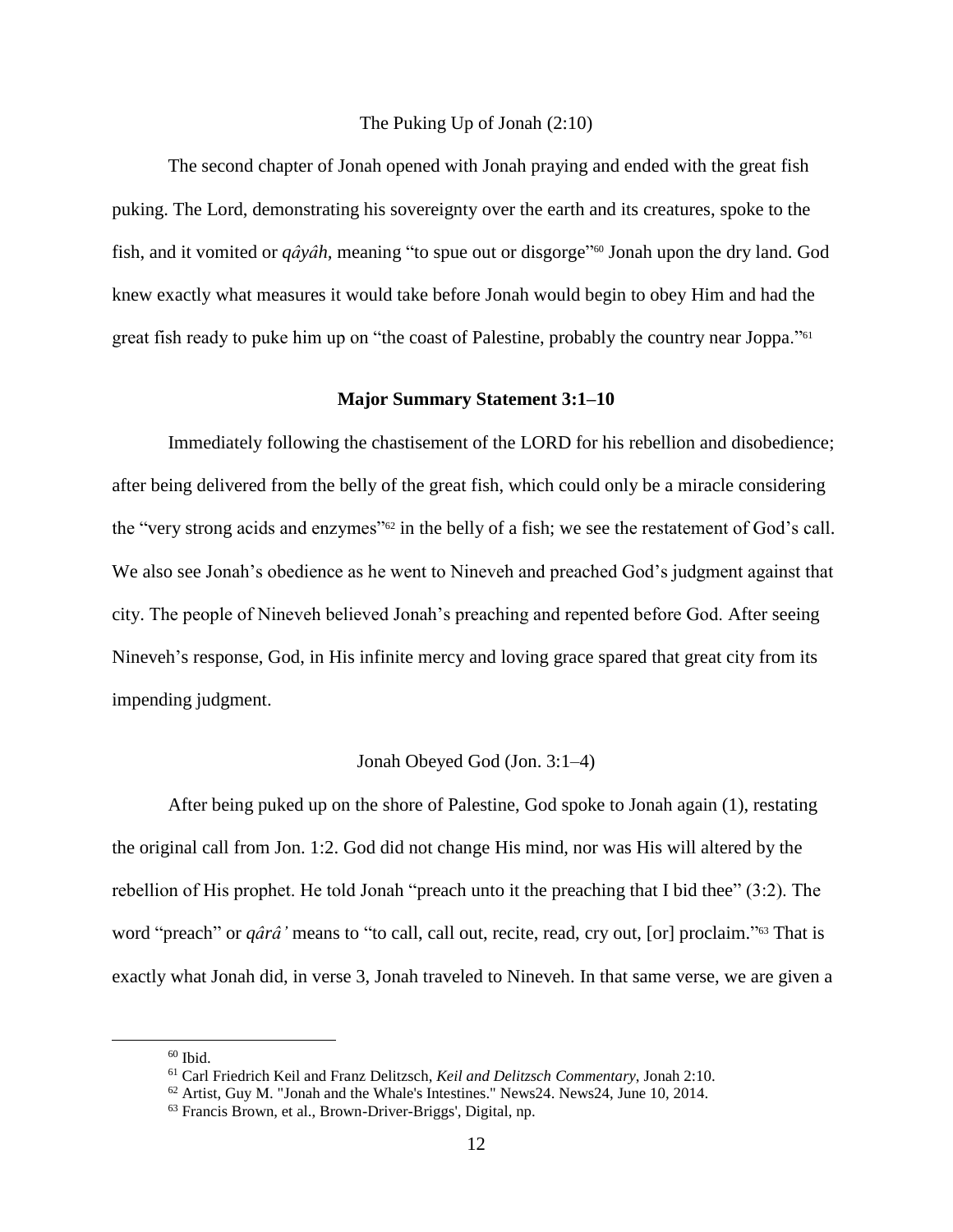measurement concerning Nineveh, it was "an exceeding great city of three days' journey" (3:3). What was meant by this measurement is not certain, some believe it to be the circumference of the city would take three days journey to traverse,<sup>64</sup> while others contend that it is the diameter of the city that would take three days to cross on foot.<sup>65</sup> Since the average person walks about two miles per hour, and a days walk would likely be about ten to twelve hours of actual walking time, that would give a circumference of about sixty to seventy-two miles. That would mean that the city was around a little over four-hundred square miles. There were over "sixscore thousand persons [one-hundred and twenty-thousand people] and also much cattle" (Jon. 4:11) in the city, making it the practical answer, depending upon how many cattle is considered "much cattle." This I important in the light of verse 4, which states "And Jonah began to enter into the city a day's journey, and he cried, and said, Yet forty days, and Nineveh shall be overthrown" (Jon. 3:4). It does not say that he went a day's journey and preached, but that he "began" to enter into the city and was preaching. This means that he would travel through the city in a day, preaching God's judgment to all who would hear. With the city having a circumference of sixty to seventytwo miles, that would give it a diameter of only about twenty to twenty-two miles, and Jonah would have preached through the city from end to end within a day. Jonah's message to Nineveh consisted of five Hebrew words.

#### Ninevites Believed God (3:5-9)

Upon hearing Jonah's message of doom, "the people of Nineveh believed God." they immediately fasted, and put on sackcloth, or *śaq*, which was the mesh cloth that was used for the sacks of grain. Sackcloth was something "worn in mourning or humiliation."<sup>66</sup> This is indicative

<sup>64</sup> T. T. Perowne, *The Cambridge Bible for Schools and Colleges*, Part 3, Ch.3:3.

<sup>65</sup> Carl Friedrich Keil and Franz Delitzsch, Keil and Delitzsch Commentary, Jonah 3:3.

<sup>66</sup> Francis Brown, et al., *Brown-Driver-Briggs'*, Digital, np.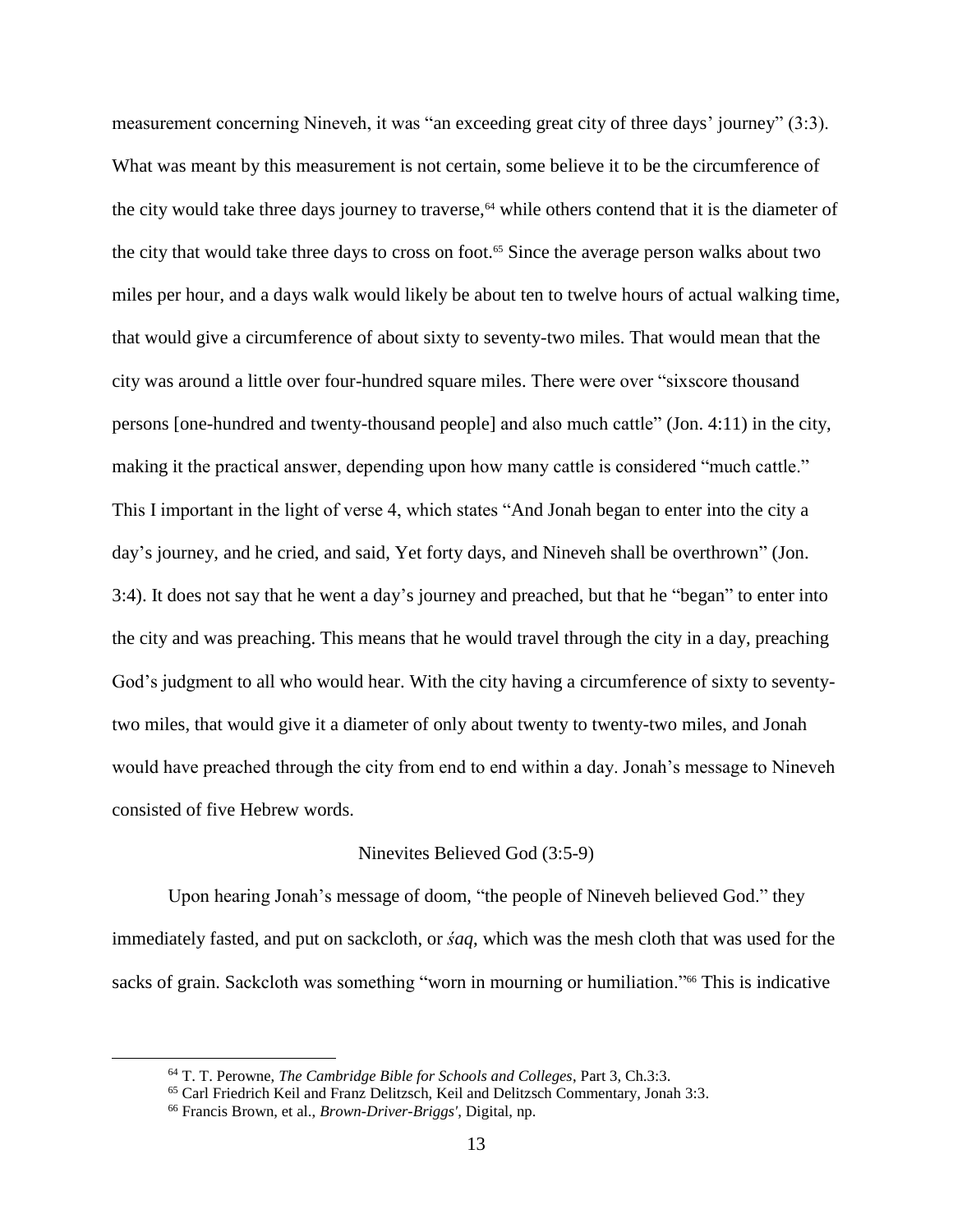of these pagan people humbling themselves, and mourning in repentance and remorse before the God of Jonah. The mourners were "from the greatest of them even to the least of them" (Jon. 3:5). In this context the greatest is the word *gâdôl*, which means, "older," <sup>67</sup> and the least, or *qâṭôn*, meaning "young, small, insignificant, [or] unimportant," <sup>68</sup> which would indicate age as the context for this verse. In verse 6, even the "King of Nineveh" left his throne and his kingly garb, and "covered himself with sackcloth, and sat in ashes." "Ashes," were symbolic of "worthlessness,"<sup>69</sup> The king of Nineveh humbled himself to a position of worthlessness before God. He then "caused it to be proclaimed [herald or announce publicly]<sup>70</sup> and published [to command]<sup>71</sup> through Nineveh by decree of the king and his nobles, saying, Let neither man nor beast, herd nor flock, taste any thing: let them not feed, nor drink water" (3:7) He not only commanded that the people were to fast, but even the animals could not eat during this fast. The king further ordered that both "man and beast [were to] be covered with sackcloth" (3:8). This is the only time in Scripture that animals were to fast and be covered with sackcloth before God, and that by the order of a pagan king in a pagan land. The king also ordered the people to "cry mightily ['vehemently; with great earnestness'] <sup>72</sup> unto God." As stated previously, the Ninevites were wicked and vile people, who persecuted anyone who did not agree with them. The king called for them to repent from their evil ways, "and from the violence that is in their hands." He did this in hopes that "God will turn and repent, and turn away from his fierce anger" (3:9). "Repent," in this case means "(in a favorable sense) to pity" <sup>73</sup> them, so that they might not

<sup>67</sup> James A. Strong, *Strong's Hebrew and Greek Dictionaries*, Digital, np.

<sup>68</sup> Francis Brown, et al., Brown-Driver-Briggs', Digital, np.

 $69$  Ibid.

<sup>70</sup> James A. Strong, *Strong's Hebrew and Greek Dictionaries*, Digital, np.

<sup>71</sup> Francis Brown, et al., *Brown-Driver-Briggs'*, Digital, np.

<sup>72</sup> Noah Webster, *An American Dictionary of the English Language*, Vol. 2, (New York: S. Converse, 1828), 15.

<sup>73</sup> James A. Strong, *Strong's Hebrew and Greek Dictionaries*, Digital, np.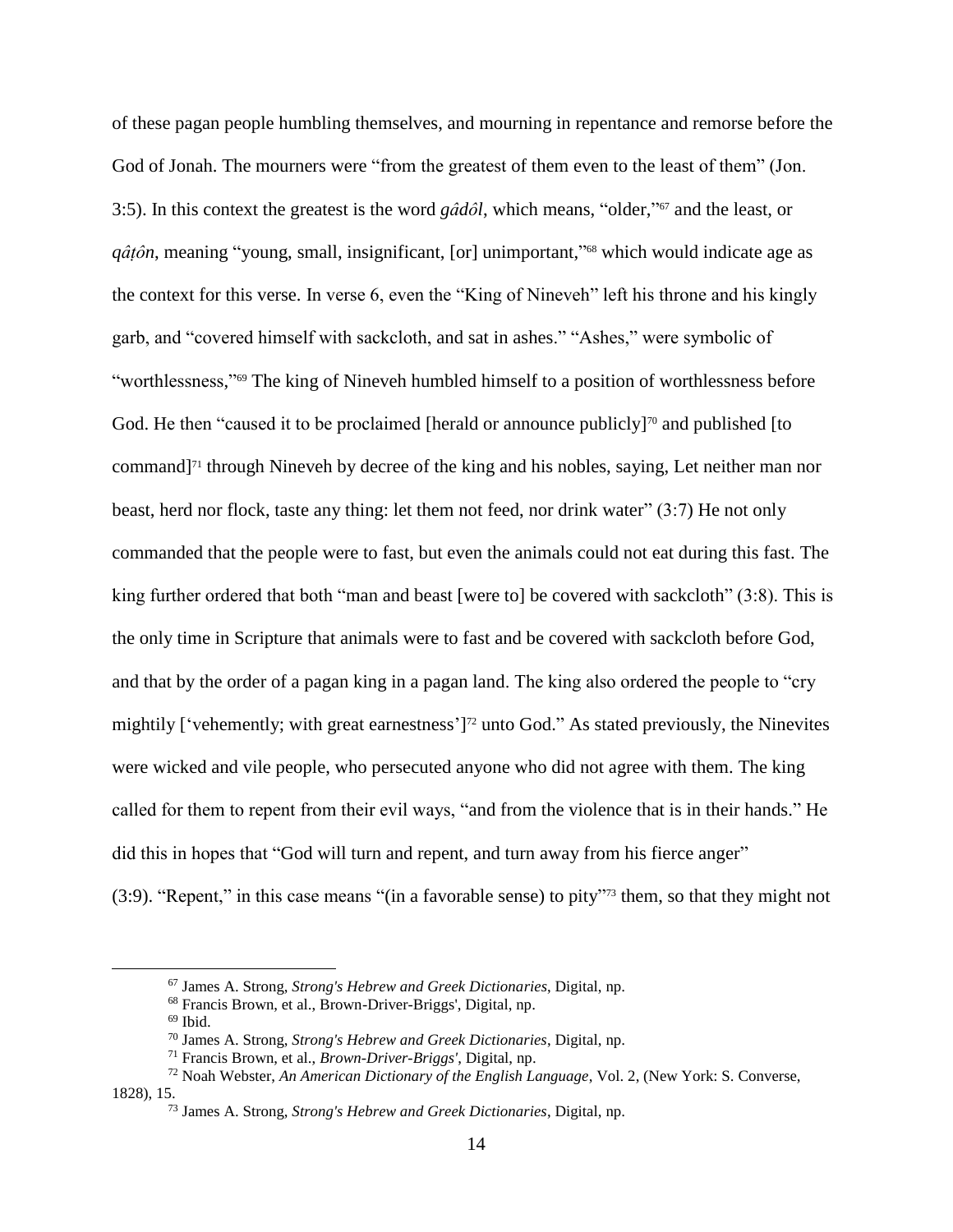have to perish. The Ninevites were seriously affected by the word of the Lord preached by Jonah, the one who rebelled against the word of the Lord and fled just a couple chapters ago. They threw themselves upon His mercy, not knowing Him or whether He would turn from His wrath. They allowed God to have His will and way, while Jonah wanted God to do thinmgs his way.

#### God Has Mercy on the Ninevites (3:10)

"And God saw their works, that they turned from their evil way" (3:10). Their turning from evil was Gods desire. The Scripture says that God is "not willing that any should perish, but that all should come to repentance" (2 Pt. 3:9). Unlike Jonah, who hated the Ninevites, the God who created them had mercy on them. "the Lord pitieth them that fear him" (Ps. 103:13). He "repented of the evil, that he had said that he would do unto them; and he did it not." God turned, as the king of Nineveh had hoped He would.

# **Major Summary Statement 4:1–11**

The prophet Jonah got exceedingly angry and complained to God for having compassion and mercy to the people of Nineveh. He so soon forgot that this was the very same God had mercy on his rebellion and redeemed him from the belly of the great fish in chapter 2. Jonah's rebellion was far worse than the crimes of Nineveh in the eyes of God, (2 Pt. 2:21) yet; he expected God to judge them because they were not of his ancestry. God questioned Jonah's anger. Then He used a gourd for an illustration to show him how his understanding was wrong.

Jonah Got Angry with God; God Questioned Jonah's Anger (4:1–4)

This chapter begins with what is probably the most distressing verse in the whole book, and possibly in the Old Testament as a whole. "But it displeased Jonah exceedingly, and he was very angry" (4:1). The man of God, Jonah, who preached to the Ninevites, got angry and emotional with God over staying His judgment from Nineveh. His hypocrisy is evident in that he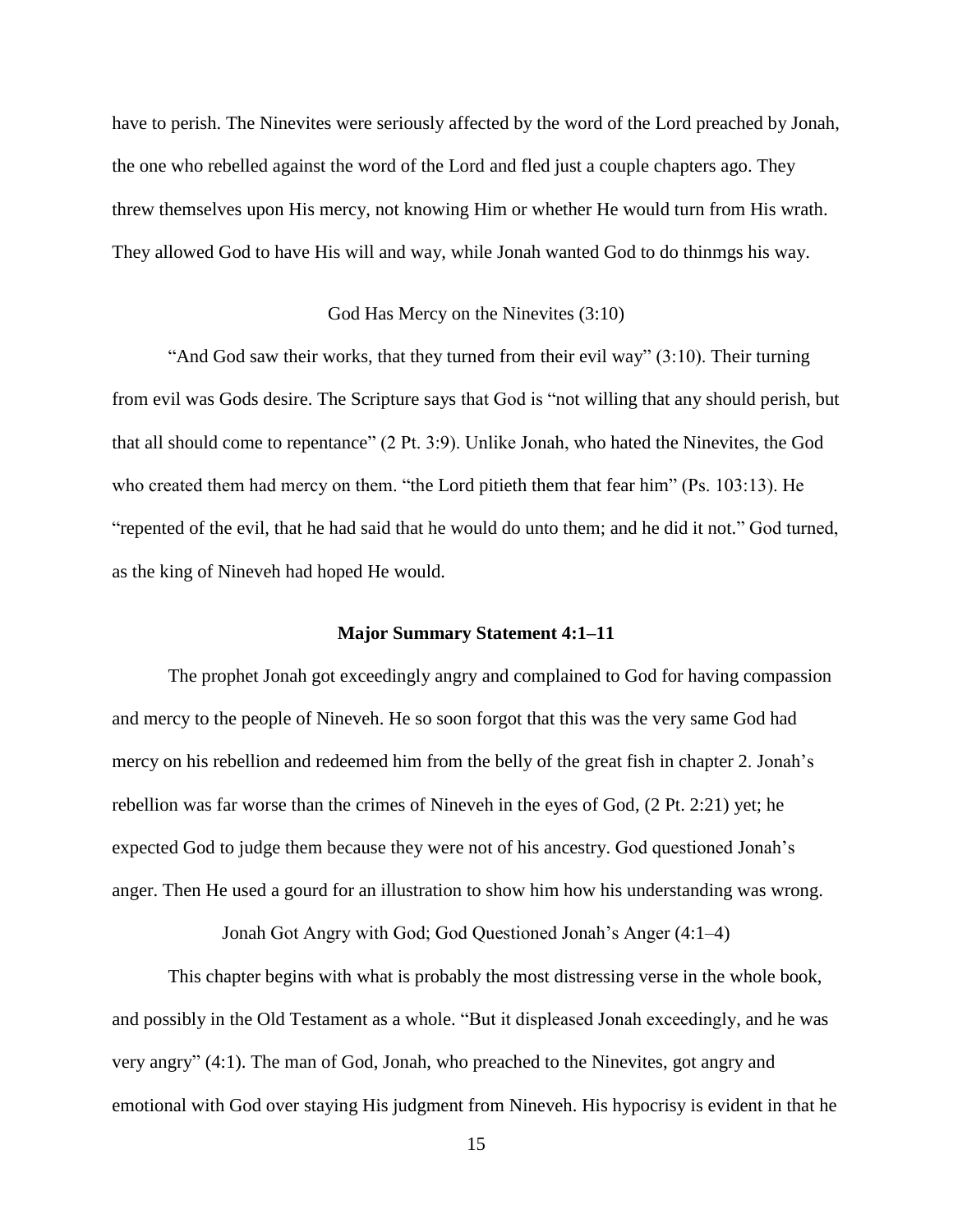wanted God to forgive his rebellion, but not forgive the sins of the Ninevites. The root of bitterness in Jonah's heart was evidenced further in his words when "he prayed unto the LORD" (4:2). Jonah reminded God that the probability of His graciousness and mercifulness toward Nineveh was the reason he fled to Tarsus! Jonah knew the character<sup>74</sup> and willingness of God to be "slow to anger, and of great kindness," and turn His wrath away from them when they turn from their sins. (Jer. 26:3) The emotional prophet, in a tantrum, makes an irrational plea to God to "take, I beseech thee, my life from me; for it is better for me to die than to live" (4:3). How soon he forgot the belly of the great fish! When he was at the point of dying, just two days prior, he prayed a much different prayer. He did not really want to die; it was that he did not want the Ninevites to live. Jonah's displeasure could no doubt be seen and felt by the Ninevites, as he expressed his anger with God while still in Nineveh. Instead of rejoicing with those who God had spared, he was bitter with God. God simply responded to Jonah's tantrum with a question, "Doest thou well to be angry?" (4:4) God responded mercifully and sensibly to the merciless emotional prophet! Jonah, regardless to God's mercy, once again cut off communication with God, and did not respond to His question.

## Jonah the Confused Prophet (4:5-8)

**"**So, Jonah went out of the city and sat on the east side of the city, and there made him a booth, and sat under it in the shadow, till he might see what would become of the city" (4:5) After his temper-tantrum Jonah left Nineveh and made a booth or *sûkkâh,* meaning "a hut or a lair"<sup>75</sup> for himself, that is, a "rude or temporary shelter."<sup>76</sup> This hut would be the equivalent of some branches fastened together with palm throngs stretched across it to provide shade from the

<sup>74</sup> T. T. Perowne, *The Cambridge Bible for Schools and Colleges*, Part 3, Ch.4:4.

<sup>75</sup> James A. Strong, *Strong's Hebrew and Greek Dictionaries*, Digital, np.

<sup>76</sup> Francis Brown, et al., *Brown-Driver-Briggs'*, Digital, np.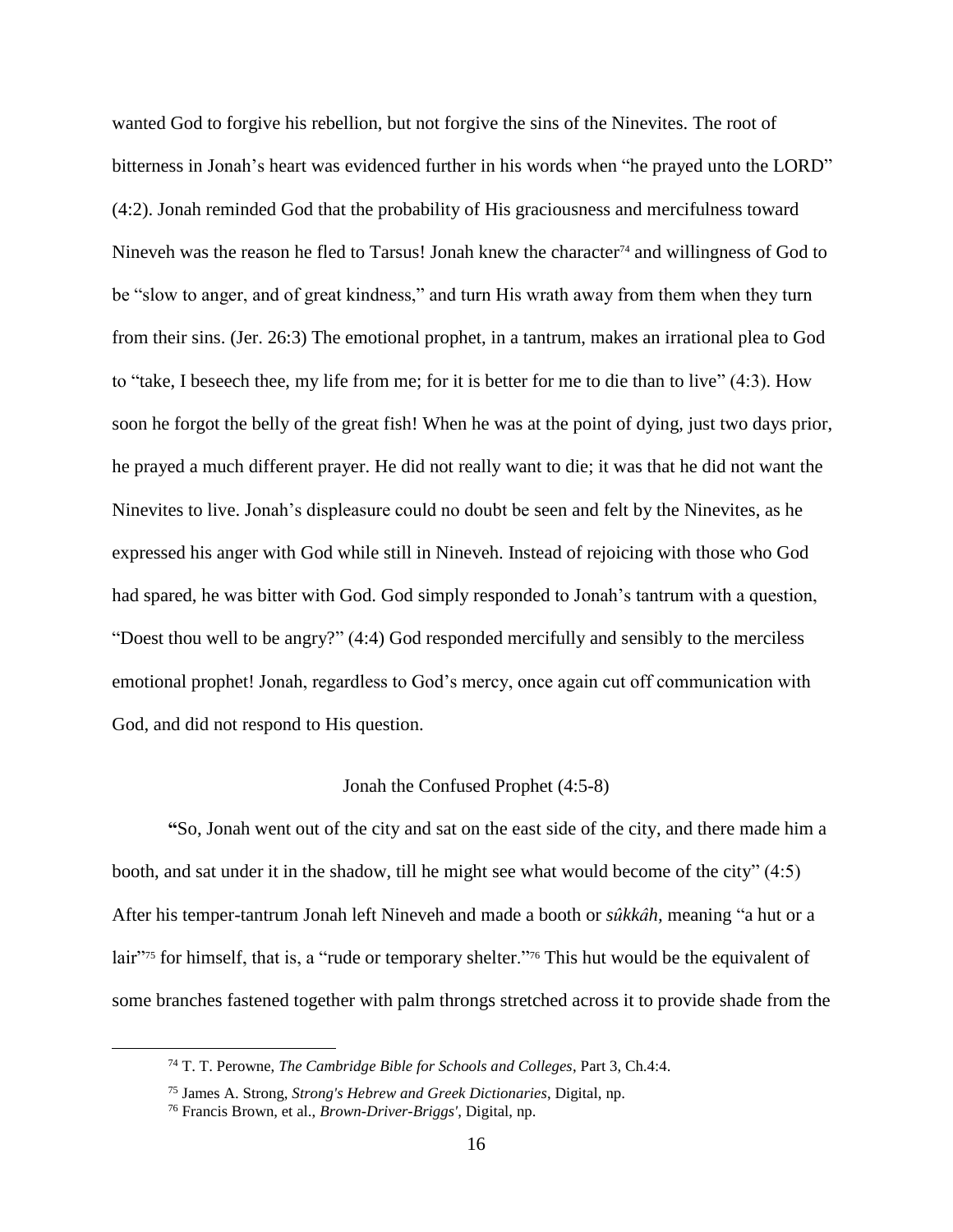immense desert heat. He set up the booth "on the east side of the city," which would have the opening facing the city, because he wanted to "see what would become of the city" (4:5). (4:6) "God prepared a gourd," or *qı̂yqâyôn*, meaning, "a plant: perhaps a gourd, castor-oil plant, bottle-gourd,"<sup>77</sup> which is a vine with large leaves that shade its fruit. God has it "to come up over," or to grow over the top of Jonah, "that it might be a shadow over his head," or give him shade. God did this "to deliver him from his grief." God once again is extending mercy to His rebellious disgruntled prophet. "Jonah was exceeding glad of the gourd," once again, selfcentered Jonah is pleased with God being merciful to him, even though he is displeased with God being merciful with the Ninevites. (4:7) "But God prepared a worm when the morning rose the next day, and it smote the gourd that it withered." God prepared a worm to attack the gourd and kill it, withering its leaves, exposing Jonah to the elements. (4:8) After the gourd's leaves were withered, the sun rose, scorching the withered leaves and drying them out. "God prepared a vehement [*chărı̂yshı̂y*, meaning, "harsh, hot, sultry, silent"] east wind. It was a wind that was harsh enough and hot enough to blow the dried out leaves off the gourd vine that was providing Jonah with shade, yet, a wind that was silent enough to not alert Jonah to his exposure to the extreme heat. As the sun beat on Jonah's head, it says, "that he fainted," or, *'âlaph*, meaning "to veil or cover; figuratively to be languid."<sup>78</sup> This is understood as meaning "the film that comes over the eyes in fainting and exhaustion, or to the clouding of the mental powers from the same cause." <sup>79</sup> He did not lose consciousness, that is evident in that he "wished in himself to die, and said, It is better for me to die than to live." Once again, upset over things not going his way, he forgot that just a couple days before he prayed and praised God for sparing his life. This time it is

<sup>77</sup> Ibid.

<sup>78</sup> James A. Strong, *Strong's Hebrew and Greek Dictionaries*, Digital, np.

<sup>79</sup> T. T. Perowne, The Cambridge Bible for Schools and Colleges, Part 3, Ch.4:8.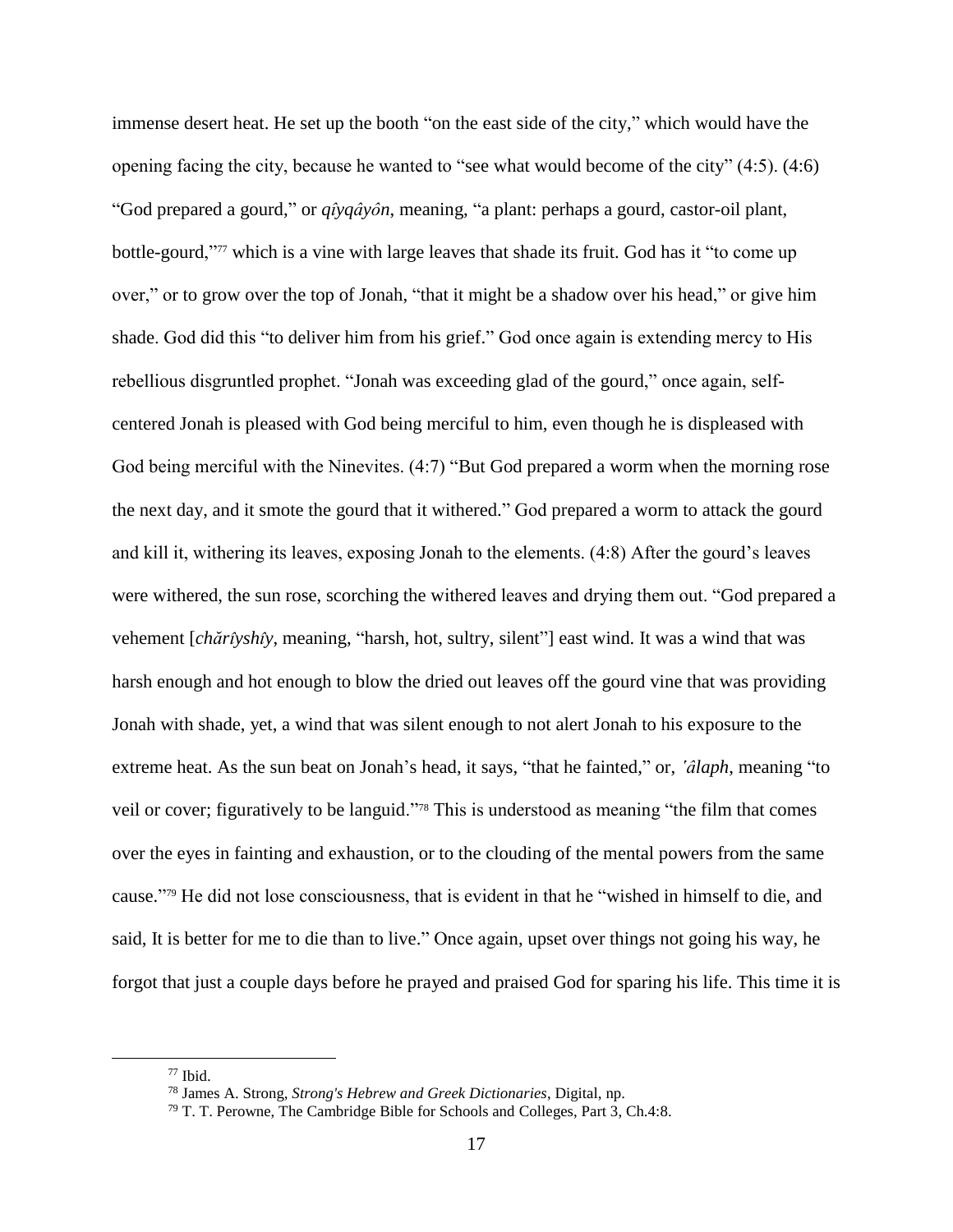evident that he was angry with God for allowing the gourd to be killed. (4:9) God, through the gourd, got Jonah's attention once again. Furthermore, a truly sad truth in the book of Jonah was that Jonah failed to see that the Mariners reverenced Gos and obeyed His word, the wind and sea obeyed God, the great fish obeyed God, the Ninevites and their king obeyed God, the gourd obeyed God, the worm obeyed God, the east wind obeyed God; only Jonah disobeyed God!

#### God Calls Jonah on His Imbalanced Morals (9-11)

God called Jonah on his anger. "And God said to Jonah, Doest thou well to be angry for the gourd?" As stated above, Jonah was angry that God allowed the gourd to be killed. This time Jonah responded to God. That marks the second time God has had to speak to Jonah twice because he cut off communication with Him. His response was, "I do well to be angry, even unto death." Jonah, once again, mentions his desire for death. The Lord was not phased with Jonah's consistent mention of death, in fact, He did not honor it with a response at all. Instead, God used the last two verses to show Jonah how imbalanced his morals were, showing him that he cared about a gourd that he had not created or labored over. (4:10) He continued by telling Jonah, that the gourd "came up in a night, and perished in a night." Jonah did not even have time to know anything about the gourd, except, it gave him shade. His concern for the death of the gourd was once again a revelation of his self-centered attitude. God pointed out that Jonah was angry at Him for caring about one hundred and twenty thousand "persons that cannot discern between their right hand and their left hand," and their cattle, all of which He created, and He cared about. (4:11) Jonah had no compassion for anyone but himself. He had no compassion for the mariners who cared about him (1:13) despite his nearly costing their lives, and he had no compassion for the Ninevites who God was going to overthrow, but instead, spared them when they repented. God was abundantly more merciful than Jonah was, and He still is today. The Ninevites are a

18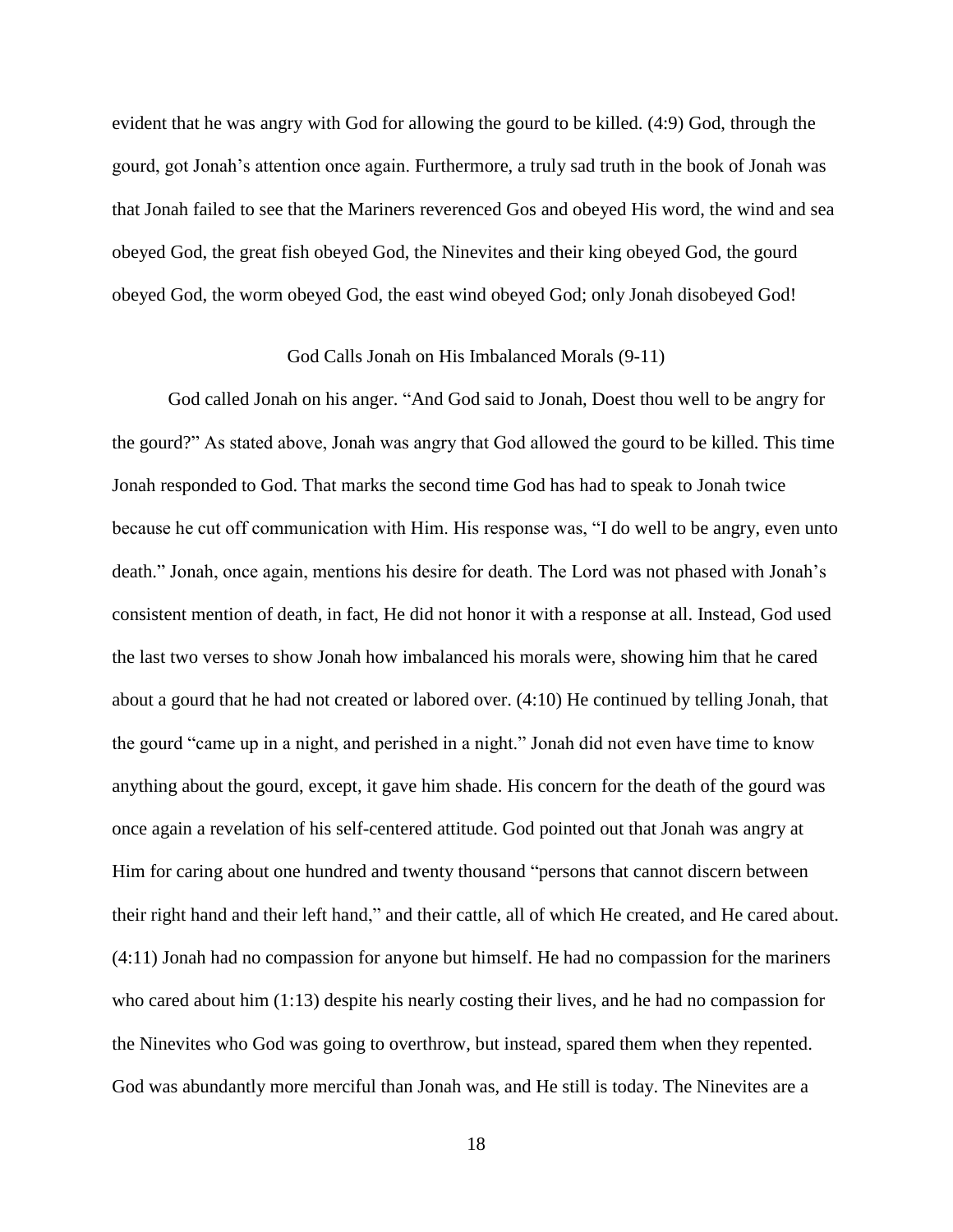great example of what the psalmist meant when he said: "For thou, Lord, art good, and ready to forgive; and plenteous in mercy unto all them that call upon thee" (Psa. 86:5)

#### **Applications**

#### Chapter One Application

To the eighth-century Hebrew living in and around Israel, the first chapter of Jonah tells them about the disobedient prophet who, due to his self-centered attitude, ran away from the call of God. The Israelite from this era would understand the dangers of going to Nineveh and speaking against the city. However, they would also understand that there would be dangers in disobeying God and that a great fish swallowed Jonah because of his disobedience. Some of the differences between the initial recipients of the book of Jonah and those who read it today are religious. The eighth-century BC Israelite had the Torah, and other Old Testament writings and the prophets of their time to tell them the words of the Lord. The modern believer has the complete Word of God to read, and pastors and teachers to help them understand it and apply it to their own lives. The modern unbelievers have evangelists and missionaries who proclaim the Word of God to them as well. Jonah's call would equate to that of the modern missionary to a hostile foreign field. Politically, the Israelite has been oppressed by the Assyrians, who are a savage people. The modern believer, especially in the United States, has no conception of what oppression is. The universal principles in chapter one are: when God calls you to go and do something, go and do it; and, no matter how far you run, you will never be able to flee from God. The New Testament confirms both principles. The apostle Paul wrote in one of his hardest letters, "woe is unto me, if I preach not the gospel!" (1 Cor. 9:16) "woe" is "a primary

19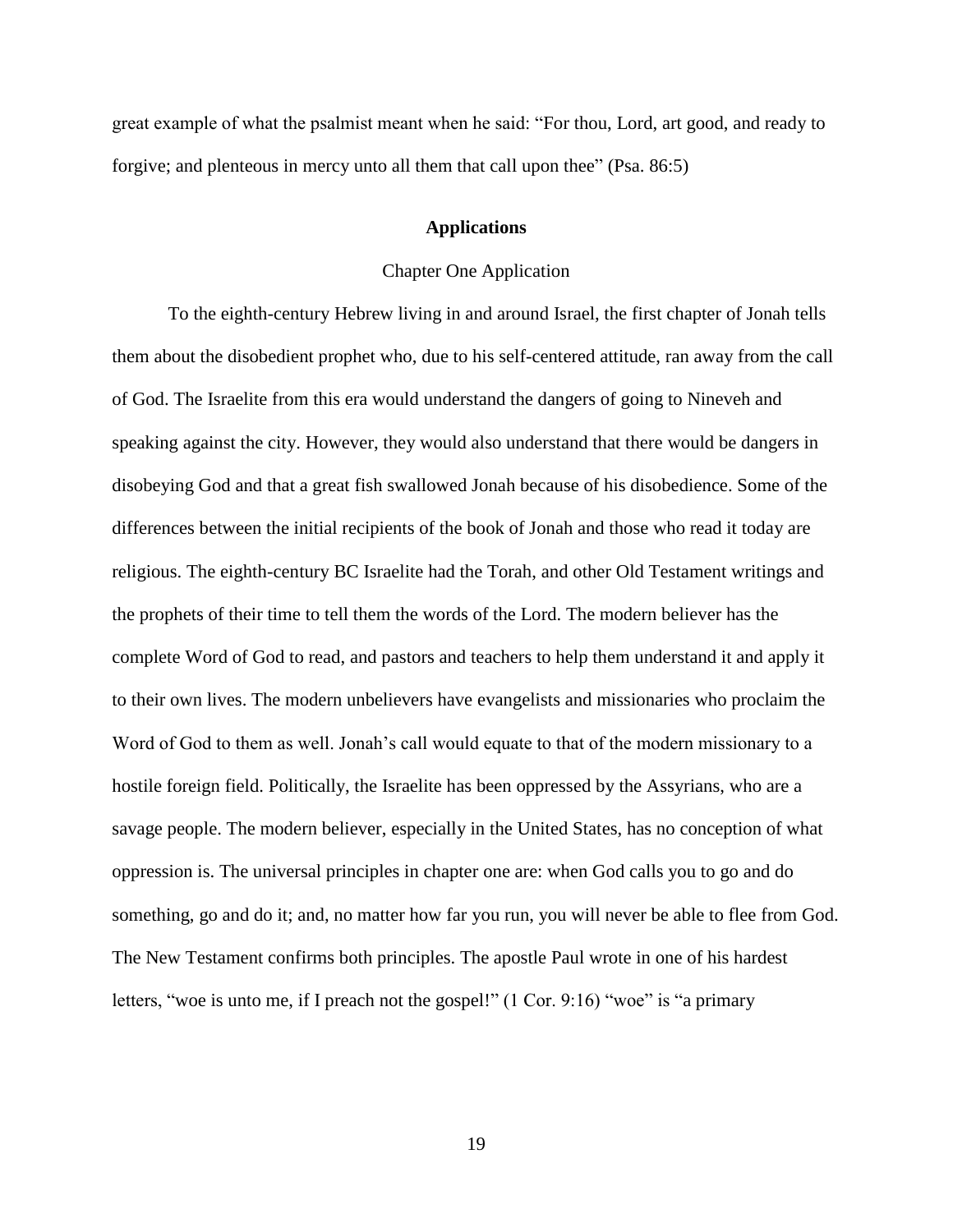exclamation of grief."<sup>80</sup> The second principle is supported, in a sort of irony, when Peter, the son of Jonas, which is the New Testament translation of Jonah, boarded his fishing vessel saying "I go a fishing," (Jn. 21:3) instead of being where he was supposed to be. The Lord knew where he was and stood on the shore waiting for him. Self-preservation motivated both men. God used fish to teach both men a lesson. A great fish consumed the Old Testament prophet Jonah; the New Testament apostle, the son of Jonas, was consumed with catching fish and caught a great number of them at the Lord's word. Both ended up "cast, into the sea" (Jon. 1:15; Jn. 21:7). The believer today should be able to extract from the first chapter of Jonah that when God calls you to go and do something, it is best just to go and do whatever God tells you to do. Disobedience and running the opposite direction will prove to be fruitless.

# Chapter Two Application

The original audience would have understood the chapter to mean that Jonah realized that his compassionate God would be his only way out of the belly of the great fish, and began praying and praising his Him. The great fish obeyed God and puked Jonah up on the shore. The difference between the initial audience is that they would have an idea of what kind of fish were in their region that were large enough to swallow a man whole. Thus they believed the story to be much more than folklore, Jewish tradition held to the literal translation of the book.<sup>81</sup> People today do not truly know what kind of fish existed in that region over two-thousand years ago, thus, many people, including professing Christians, erroneously view the story as a legend or an allegory. Jesus validated the story in Mat. 12:40, using it to prophesy of His own resurrection. The universal principle of chapter two is that praying and praising can move the hand of God.

<sup>80</sup> Joseph Henry Thayer, *Thayer's Greek Definitions*, (Public Domain: E-Sword Bible Software, 1886, 1889), Digital, np.

<sup>81</sup> Harold Wilmington, *Wilmington's Guide,* 136.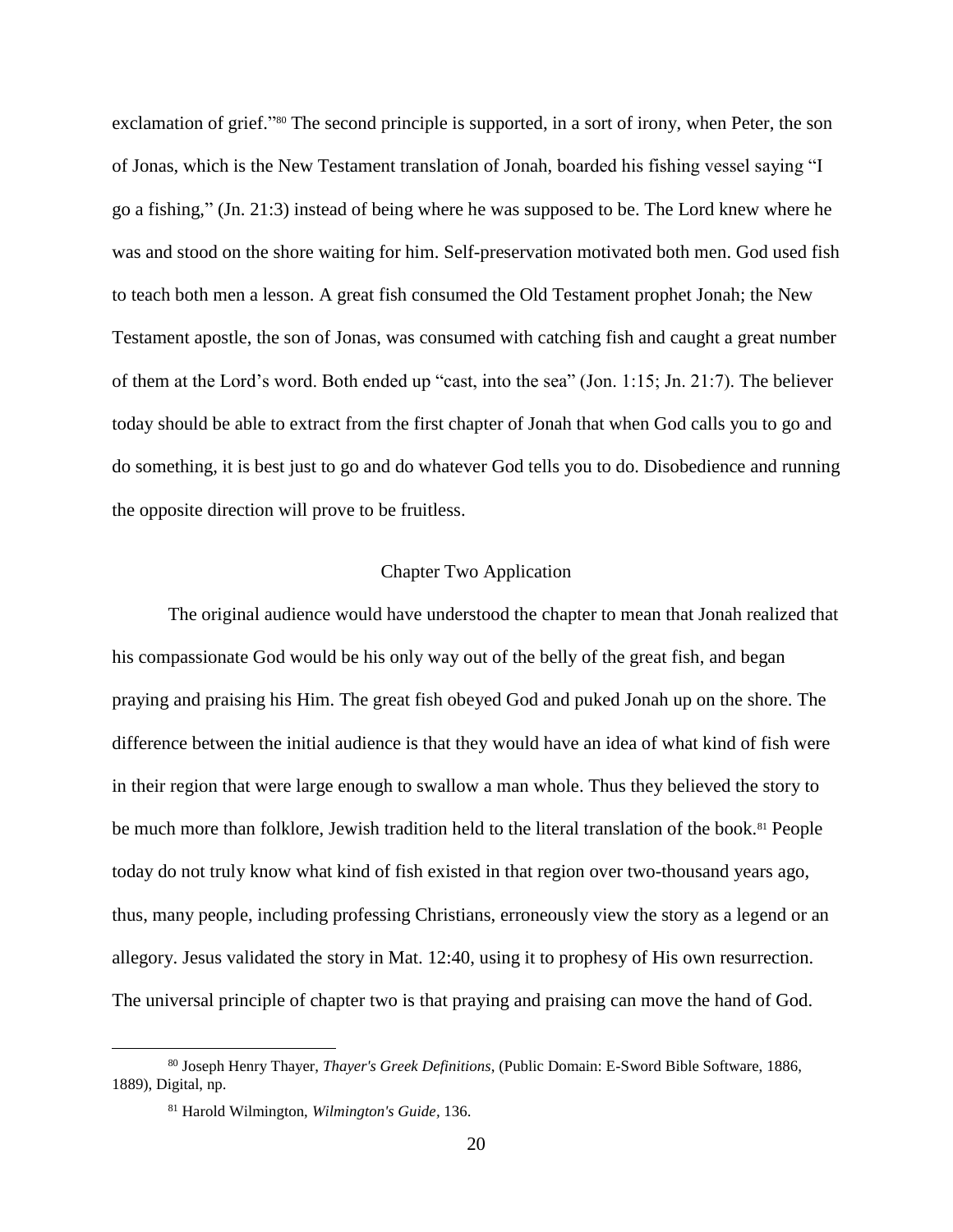The New Testament supports these principles as well. Although not in their predicament for disobedience, Paul and Silas, after being imprisoned and beaten, prayed and sang praises to God, and "suddenly there was a great earthquake, so that the foundations of the prison were shaken: and immediately all the doors were opened, and every one's bands were loosed" (Act. 16:26). Today's believers can understand that praying and praising God will move the hand of God in our circumstances.

#### Chapter Three Applications

The original audience would have understood the meaning of chapter three to be that God restated His call to Jonah, who this time listened, and went and preached to Nineveh. They would have understood that Nineveh repented and mourned in sackcloth and ashes and that God, therefore, withheld His judgment from them. The initial audience in Jonah's day were Jews who suffered at the hands of the Assyrians. These people that Jonah was preaching to were their enemies, and they knew that he could have lost his life for preaching against Nineveh. The majority of the church today are not suffering at the hands of those to whom they preach, and cannot perceive Jonah's situation. The exception is that in some foreign mission fields there is similar persecution, and missionaries do have to risk their lives to preach the gospel. The universal principle is that when sinners repent and cry out to God over their sins, God turns His wrath away from them. The New Testament both qualifies and modifies this principle. The wrath of God is determined against "the children of disobedience" (Eph. 5:6; Col. 3:6), and "to them that are contentious, and do not obey the truth, but obey unrighteousness" (Rom. 2:8). The principle is modified in that when a person repents and cries out to God today, God's wrath is stayed against them, and satisfied by the sacrifice of Jesus Christ, our propitiator, (Rom. 3:25) who experienced the wrath of God for us. Christians today can apply this principle today in two

21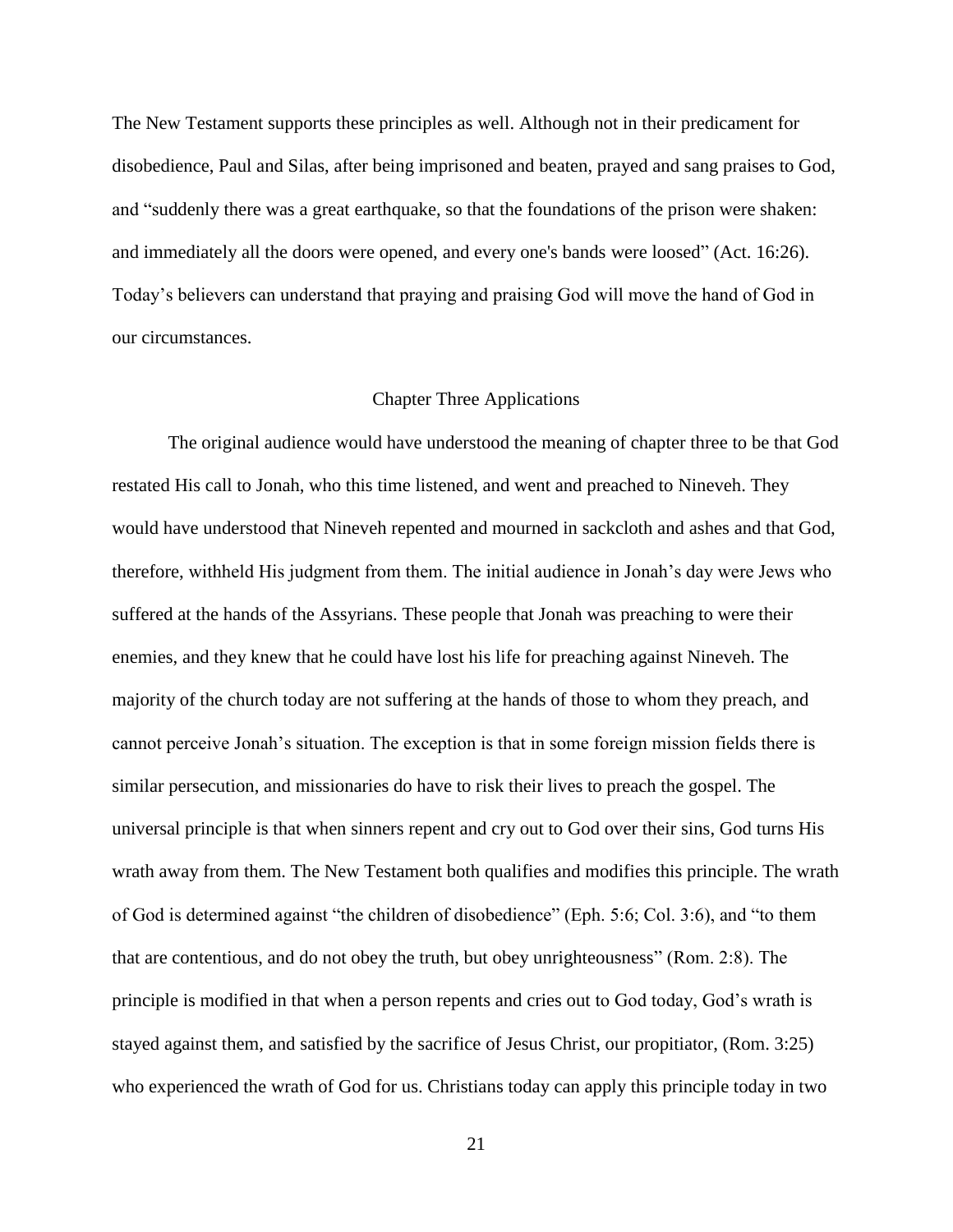ways. One way they can apply it is that when they, or anyone else, repent of sin and call on the name of the Lord, they will be saved from God's eternal wrath. Another way that this principle can be understood is that when the believer messes up, repents of his sin, and confesses it, that God turns away his physical wrath from them.

#### Chapter Four Application

The original audience would have understood that Jonah was displeased with God for sparing the Ninevites from His wrath. They may have even shared his sentiment after being subject to the attacks of the Assyrians through the years. They would have realized that God was not pleased with Jonah's reaction to His mercy and grace being extended to the Ninevites. They would have concluded that it was wrong for Jonah to feel that way. The difference between the original recipients and believers today is that the eighth-century Israelite knew the wickedness and violence they suffered at the hands of the Ninevites, whereas today's believers, in most places do not know real persecution. The original audience would understand Jonah's hatred for the Ninevites, and possibly even his rebellion against God for sending him to them. The modern believer is not apt to understand hating your enemies, as they are commanded not to. The universal principle of the fourth chapter is that God cares about His creation, and wants His people to care about others as well, even when that part of His creation is vile and wicked against His people. The New Testament teaching is very supportive of this same principle. Jesus taught, "But I say unto you, Love your enemies, bless them that curse you, do good to them that hate you, and pray for them which despitefully use you, and persecute you" (Mat. 5:44). Today's Christian should follow the clear teaching of Christ when it comes to those who oppose them. They should forgive, and love them enough to want to see God save them. In the words of Charles H. Spurgeon, "If sinners be damned, at least let them leap to Hell over our dead bodies.

22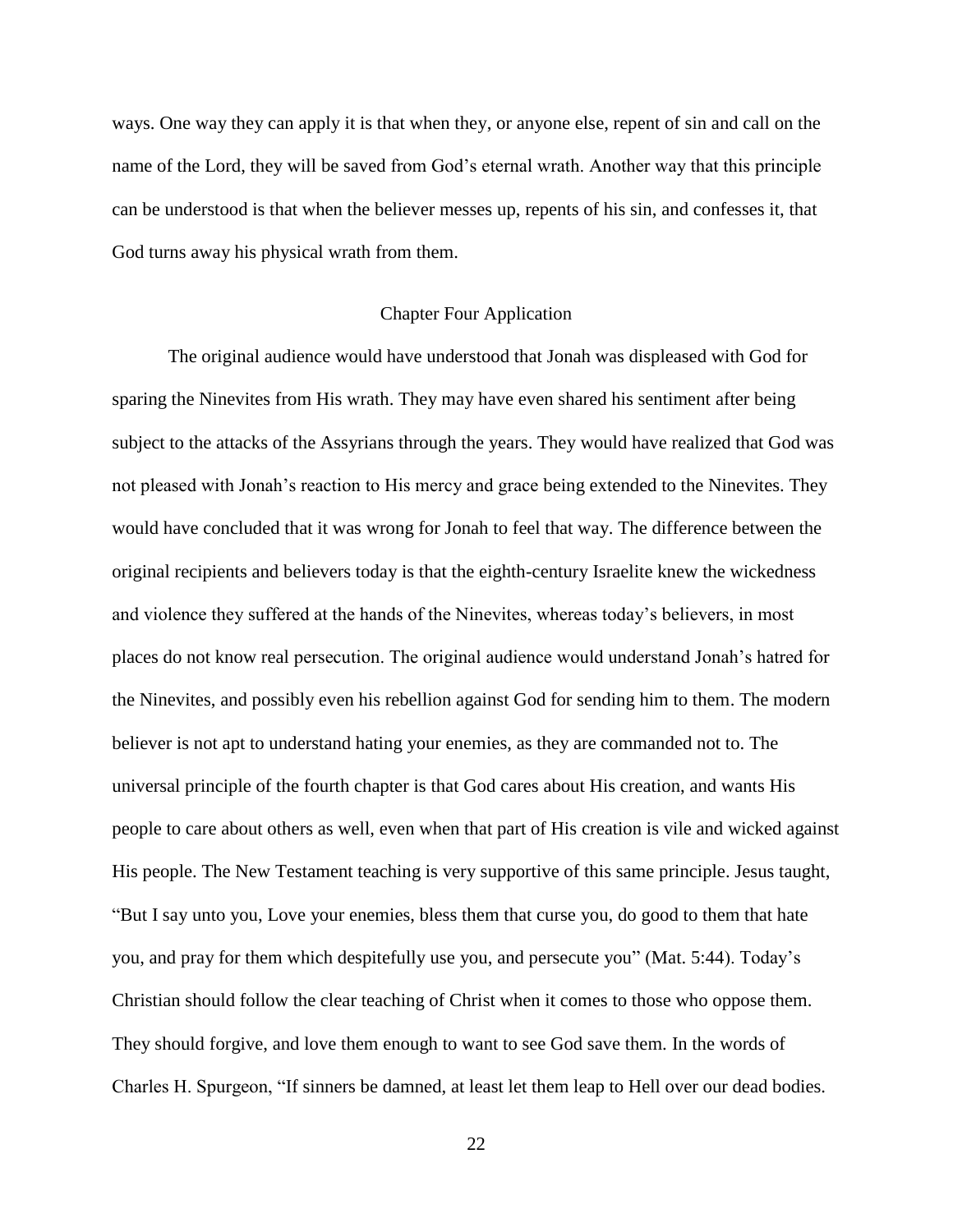And if they perish, let them perish with our arms wrapped about their knees, imploring them to stay. If Hell must be filled, let it be filled in the teeth of our exertions, and let not one go unwarned and unprayed for." 82

<sup>82</sup> LifeWay Leadership, Leadership Quotes from Spurgeon – Part Two, April 11, 2016, https://leadership.lifeway.com/2016/04/11/leadership-quotes-from-charles-spurgeon-part-two/ (accessed August 14, 2018).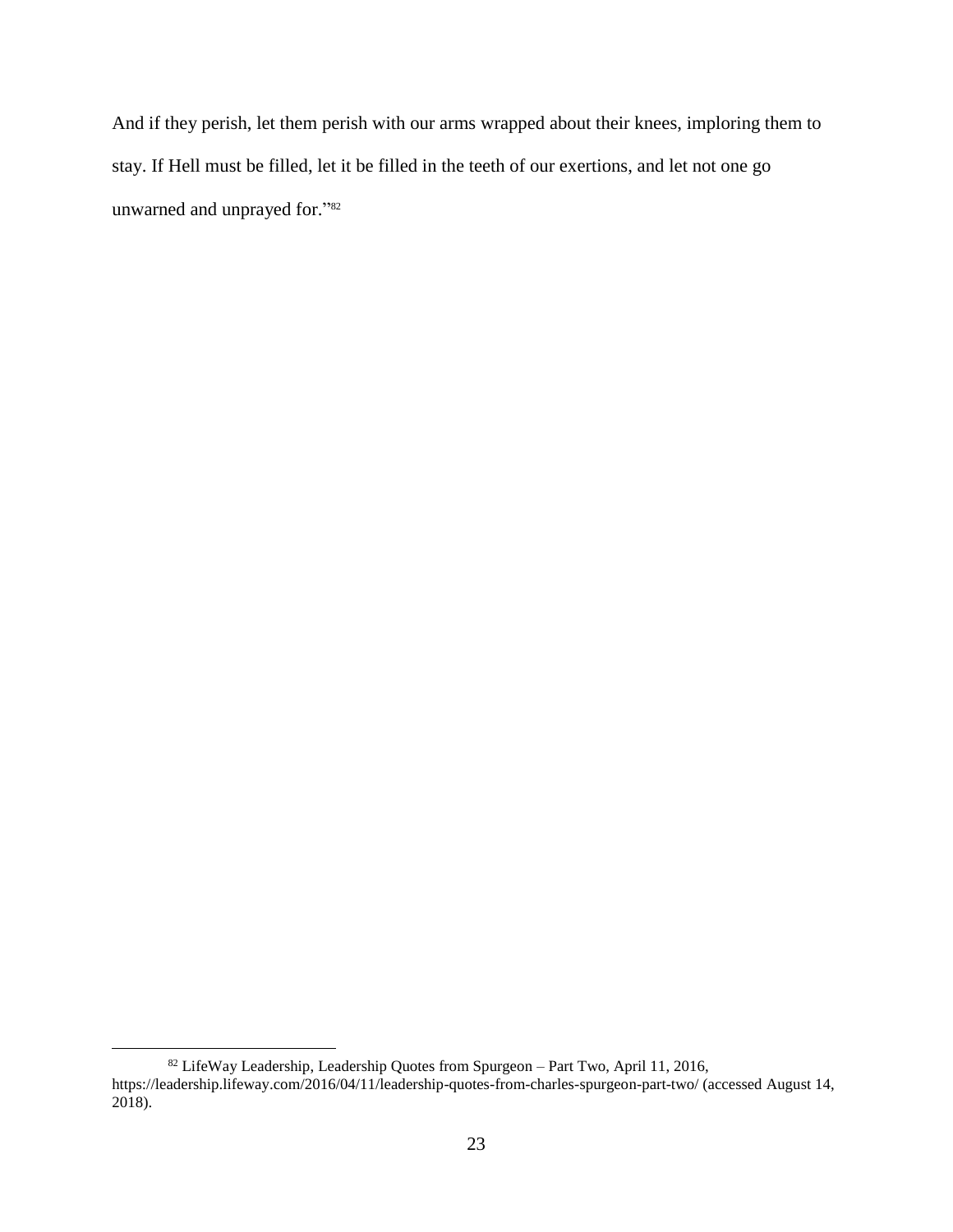#### **Bibliography**

Artist, Guy M. "Jonah and the Whale's Intestines." *News24.* News24, June 10, 2014.

- Brown, Francis, S. R. Driver, and Charles A. Briggs. *Brown-Driver-Briggs' Hebrew Definitions.* Oxford, EN: Clarendon Press, 1906.
- Butler, Trent. *Holman Old Testament Commentary - Hosea, Joel, Amos, Obadiah, Jonah, Micah.* Nashville, TN: B&H Publishing Group, 2005.

Chisholm, Robert B. *Handbook on the Prophets.* Grand Rapids, MI: Baker Academic, 2002.

- Clendenen, E. Ray. "Jonah, Book of." In *Holman Illustrated Bible Dictionary*, edited by Chad Brand, Charles Draper, & Archie England. Nashville, TN: Holman Bible Publishers, 2003.
- Costantino, Grace. *Sharks Were Once Called Seadogs And Other Little Known Facts.* August 12, 2014. https://www.smithsonianmag.com/science-nature/sharks-were-once-called-seadogs-and-other-little-known-facts-180952320/ (accessed July 31, 2018).
- Hannah, John D. "Jonah." in *The Bible Knowledge Commentary*, edited by John F. Walvoord, & Roy B Zuck, 1461-1473. Colorado Springs, CO: David C. Cook, 1985.
- Jackson, John. *Chronological Antiquities or the Antiquities and Chronology of the Most Ancient Kingdoms from the Creation of the World for Space of Five Thousand Years.* Digital. London: J. Noon, 1752.
- Keil, Carl Friedrich, and Franz Delitzsch. *Keil and Delitzsch Commentary on the Old Testament.* Public Domain: E-Sword Bible Software, 1886-1891.
- LifeWay Leadership. *Lifeway Leadership: Leadership Quotes from Spurgeon – Part Two.* April 11, 2016. https://leadership.lifeway.com/2016/04/11/leadership-quotes-from-charlesspurgeon-part-two/ (accessed August 14, 2018).